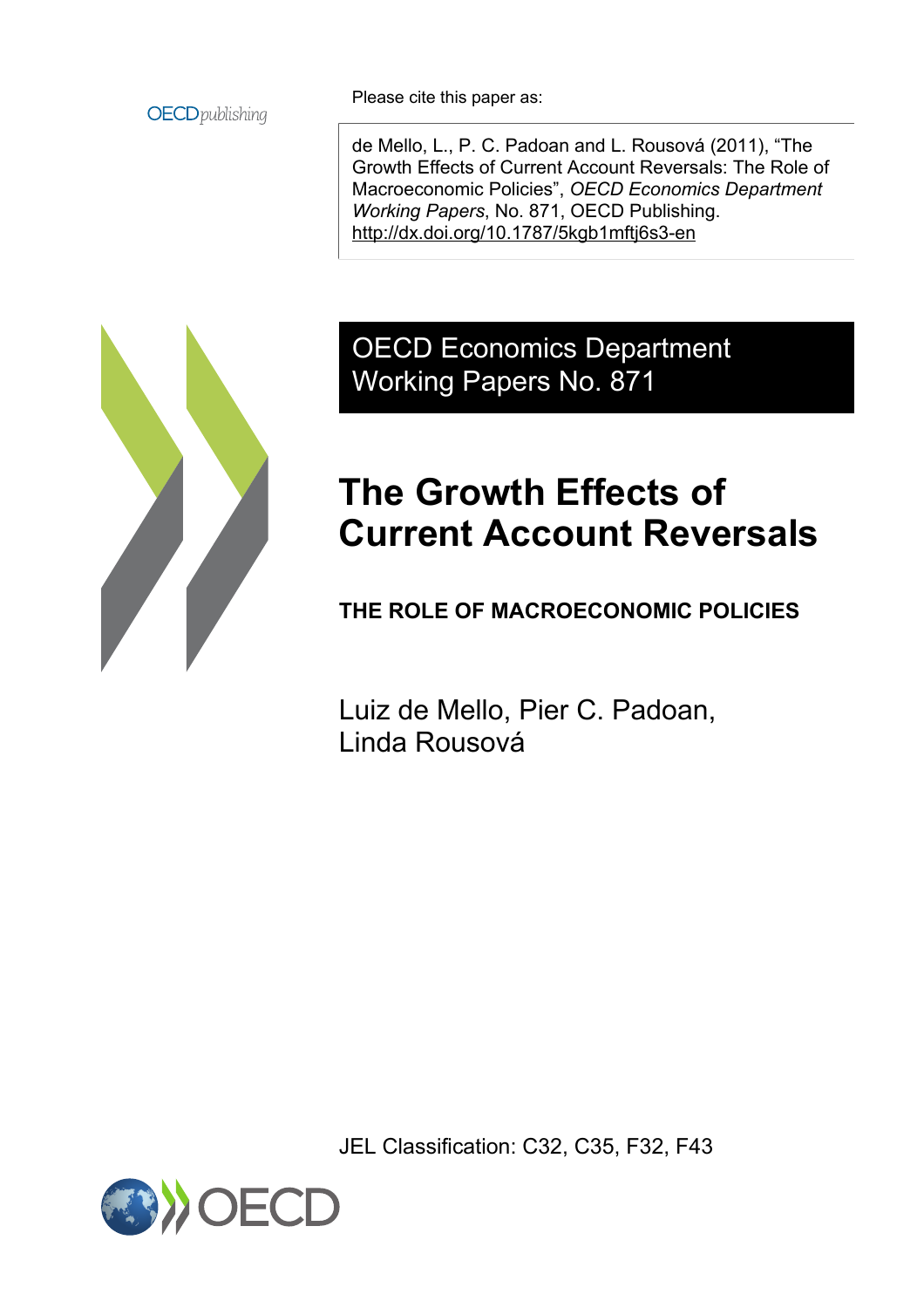#### Organisation de Coopération et de Développement Économiques Organisation for Economic Co-operation and Development **30-May-2011**

#### **Unclassified ECO/WKP(2011)40**

\_\_\_\_\_\_\_\_\_\_\_\_\_\_\_\_\_\_\_\_\_\_\_\_\_\_\_\_\_\_\_\_\_\_\_\_\_\_\_\_\_\_\_\_\_\_\_\_\_\_\_\_\_\_\_\_\_\_\_\_\_\_\_\_\_\_\_\_\_\_\_\_\_\_\_\_\_\_\_\_\_\_\_\_\_\_\_\_\_\_\_ \_\_\_\_\_\_\_\_\_\_\_\_\_ **English - Or. English**

**ECONOMICS DEPARTMENT**

#### **THE GROWTH EFFECTS OF CURRENT ACCOUNT REVERSALS: THE ROLE OF MACROECONOMIC POLICIES**

**ECONOMICS DEPARTMENT WORKING PAPERS No. 871**

**By Luiz de Mello, Pier Carlo Padoan and Linda Rousová**

All Economics Department Working Papers are available through OECD's internet web site at www.oecd.org/eco/workingpapers **COMPLETE CROWTH EFFECTS OF CURRENT AMACROECONOMIC POLICIES**<br> **CONOMICS DEPARTMENT WORKING**<br> **EVALUATE CONOMICS DEPARTMENT WORKING**<br> **EVALUATE AVAILAGE METAL FOR PROPERTION**<br> **EVALUATE CONOMICS DEPARTMENT WORKING**<br> **EVALUA** 

#### **JT03302645**

**Document complet disponible sur OLIS dans son format d'origine**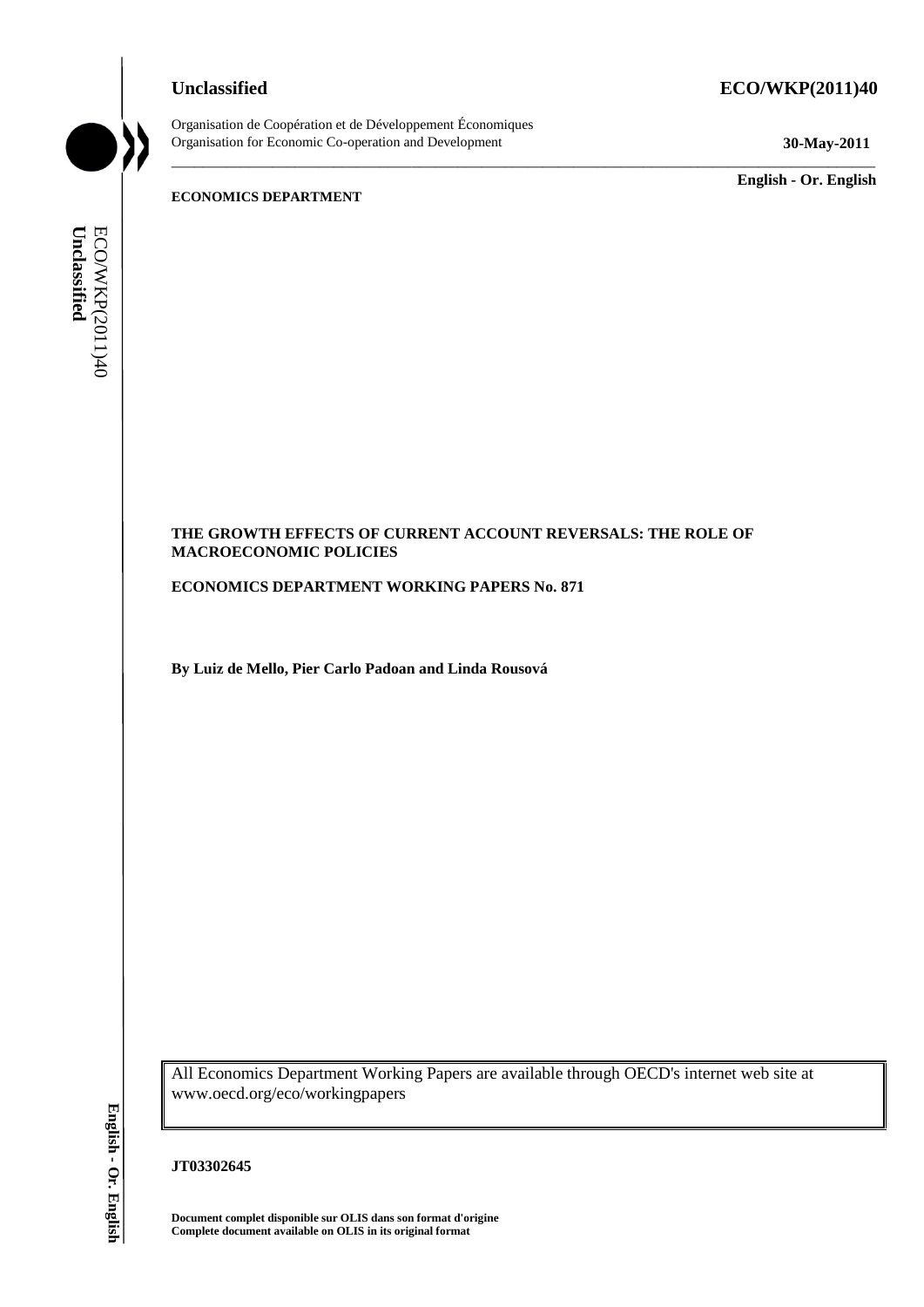### **ABSTRACT/RÉSUMÉ**

#### **The growth effects of current account reversals: the role of macroeconomic policies**

This paper assesses empirically whether or not current account reversals have permanent growth effects and the role of macroeconomic policies in this process. The methodology developed in de Mello, Padoan and Rousova (2010) to identify a chronology of current account reversals is applied to the real growth rate of GDP of more than 100 countries during the period 1971-2007. We use ordered probit models to show that current account reversals associated with improvements in external positions increase the probability of a sustained rise in the rate of growth of GDP (growth acceleration) beyond those generated by real exchange rate effects. Current account reversals associated with a deterioration of external positions make impending GDP accelerations less likely. The macroeconomic policy stance prevailing at the time of current account reversals also matters. High budget deficits thwart the positive effect of a current account improvement on the probability of a growth acceleration. By contrast, a monetary tightening in association with a current account deterioration makes an impending growth acceleration more likely. This paper improves our understanding of how macroeconomic policies help countries maximise the growth payoff of current account improvements.

*JEL classification codes:* C32; C35; F32; F43 *Keywords:* current account reversals; trend GDP growth; monetary policy; fiscal policy

**\*\*\*\*\*\*\*\*\*\***

#### **Effet sur la croissance des inversions de balance courante : le rôle des politiques macroéconomiques**

Ce document examine de manière empirique si les inversions de balance courante ont ou non des effets permanents sur la croissance et quel rôle les politiques macroéconomiques jouent dans ce processus. La méthodologie développée par de Mello, Padoan et Rousova (2010) pour déterminer une chronologie des inversions de balance courante est appliquée aux taux de croissance réelle du PIB de plus de 100 pays sur la période 1971-2007. Des modèles probit sont utilisés pour montrer que les inversions de balance courante associées à des améliorations des positions extérieures augmentent la probabilité d'une hausse soutenue du taux de croissance du PIB (accélération de la croissance). Des inversions de balance courante associées à une dégradation des positions extérieures rendent moins probable une accélération imminente du PIB. L'orientation des politiques macroéconomiques au moment des inversions est également importante. Des déficits budgétaires élevés neutralisent l'effet positif d'un redressement de la balance courante sur la probabilité d'une accélération de la croissance. A l'inverse, un durcissement monétaire associé à une dégradation de la balance courante rend plus probable une accélération imminente de la croissance. Cette étude permet de mieux comprendre comment les politiques macroéconomiques peuvent aider les pays à maximiser les gains de croissance découlant d'améliorations de la balance courante.

*Codes JEL :* C32 ; C35 ; F32 ; F43

*Mots clés:* inversions de balance courante ; croissance du PIB tendanciel ; politique monétaire ; politique budgétaire

#### **Copyright OECD 2011**

**Application for permission to reproduce or translate all, or part of, this material should be made to: Head of Publications Service, OECD, 2 rue André-Pascal, 75775 Paris CEDEX 16, France.**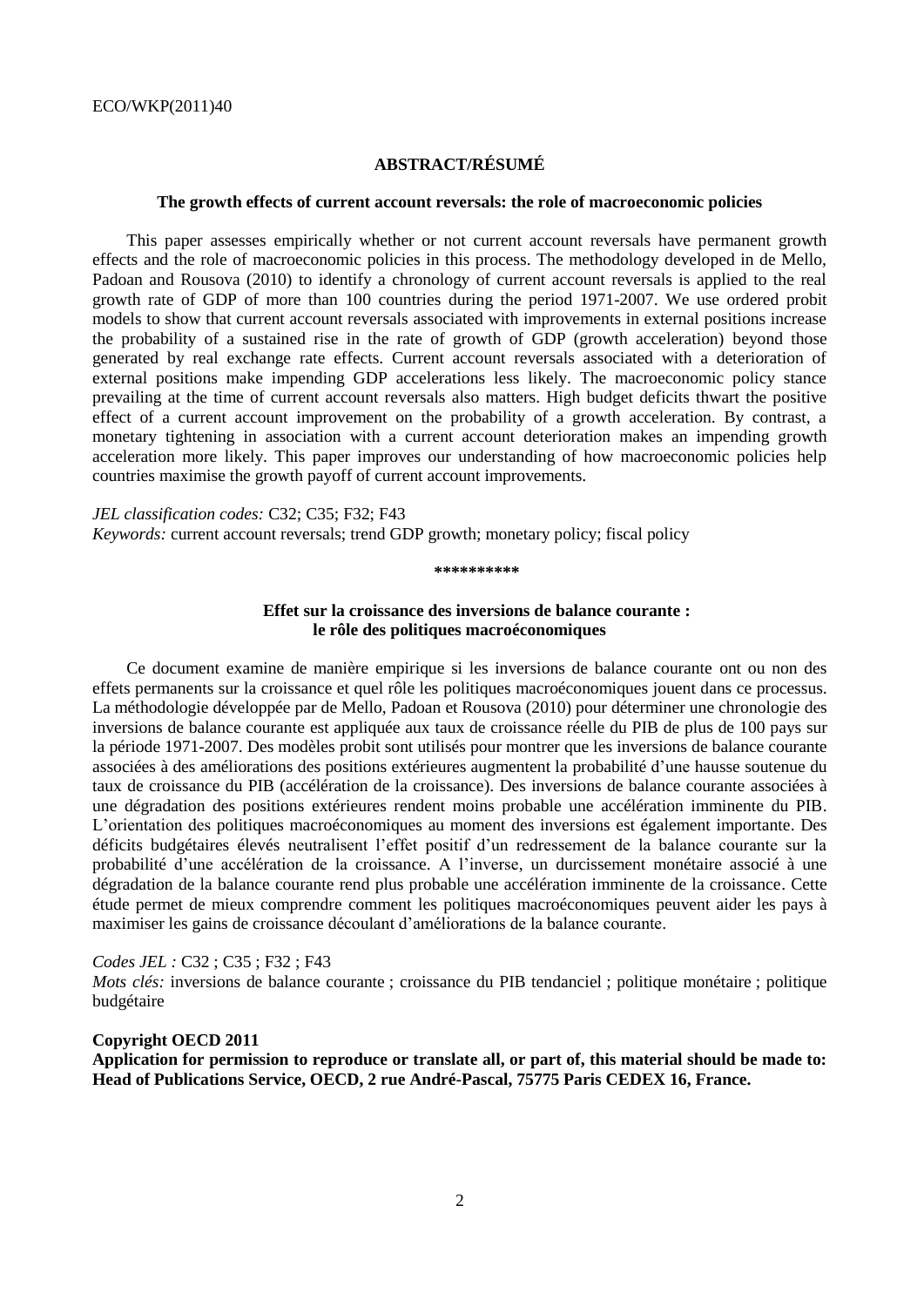# **TABLE OF CONTENTS**

|    | The growth effects of current account reversals: the role of macroeconomic policies5 |  |  |  |  |  |  |
|----|--------------------------------------------------------------------------------------|--|--|--|--|--|--|
| 1. |                                                                                      |  |  |  |  |  |  |
| 2. |                                                                                      |  |  |  |  |  |  |
| 3. |                                                                                      |  |  |  |  |  |  |
| 4. |                                                                                      |  |  |  |  |  |  |
| 5. |                                                                                      |  |  |  |  |  |  |
| 6. |                                                                                      |  |  |  |  |  |  |
|    |                                                                                      |  |  |  |  |  |  |
|    | <b>Appendices</b>                                                                    |  |  |  |  |  |  |
|    |                                                                                      |  |  |  |  |  |  |
|    |                                                                                      |  |  |  |  |  |  |
|    |                                                                                      |  |  |  |  |  |  |
|    | <b>Tables</b>                                                                        |  |  |  |  |  |  |
| 1. |                                                                                      |  |  |  |  |  |  |
| 2. | Geographical distribution of current account reversals and breaks in GDP growth11    |  |  |  |  |  |  |
| 3. |                                                                                      |  |  |  |  |  |  |
| 4. |                                                                                      |  |  |  |  |  |  |
| 5. |                                                                                      |  |  |  |  |  |  |
| 6. |                                                                                      |  |  |  |  |  |  |

## **Figures**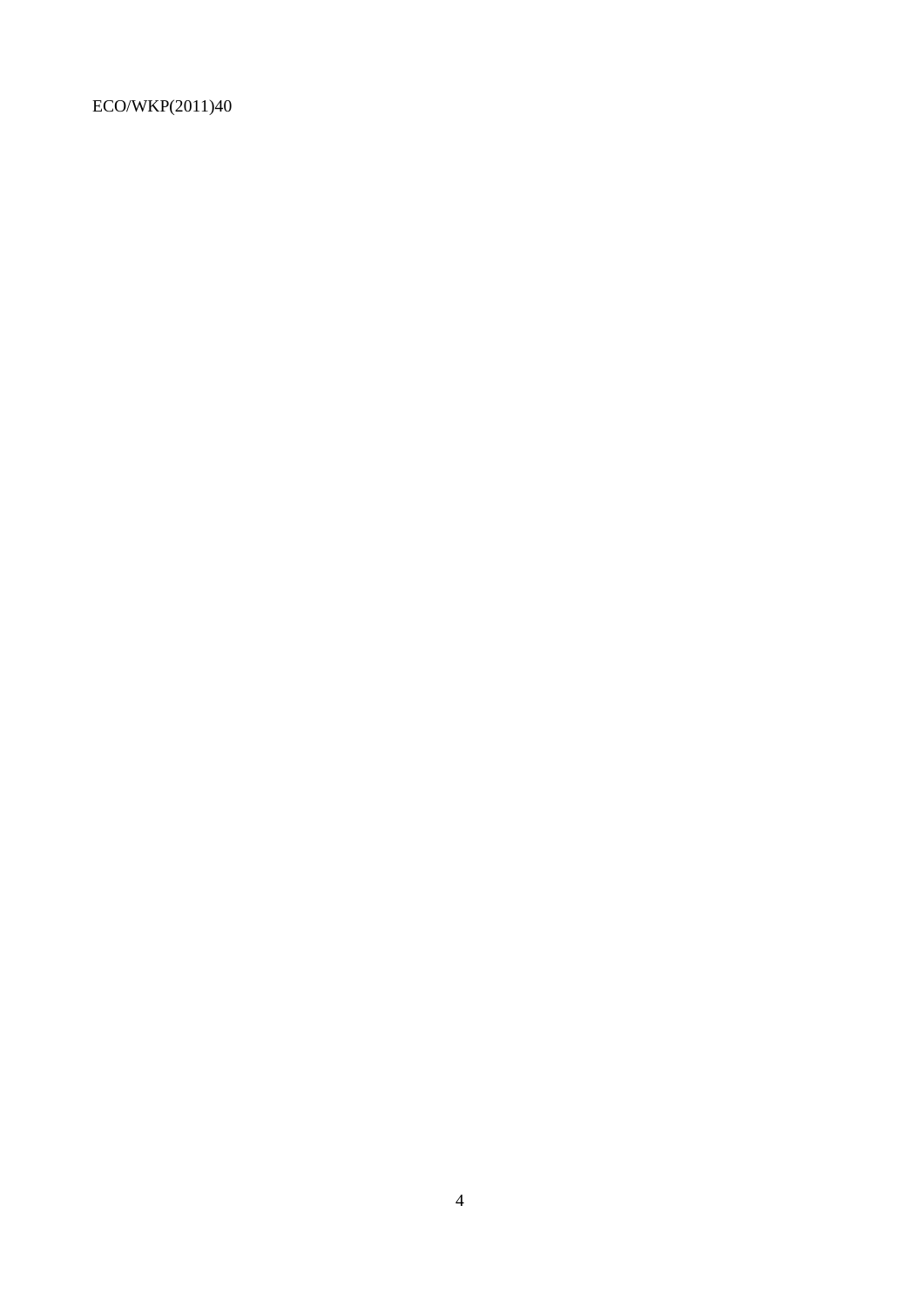#### **THE GROWTH EFFECTS OF CURRENT ACCOUNT REVERSALS: THE ROLE OF MACROECONOMIC POLICIES**

Luiz de Mello, Pier Carlo Padoan and Linda Rousová<sup>1</sup>

#### **1. Introduction**

Most of the empirical literature on current account reversals focuses on the disruptive growth effects of sharp shifts in a country's current account balance or net foreign asset position. In emerging-market and developing economies, current account reversals hurt growth, because they are often followed by exchange-rate and banking crises. Nevertheless, such adverse growth effects tend to be short-lived to the extent that they are related to temporary deviations of GDP growth from trend with no long-lasting effect on potential supply (Hutchinson and Noy, 2002; Edwards, 2005; Eichengreen and Adalet, 2005; Assmann and Boysen-Hogrefe, 2010). A separate strand of literature nevertheless shows that many determinants of a country's external positions, such as exchange-rate movements and international trade flows, are also powerful drivers of sustained improvements in the rate of growth of GDP (Hausmann, Pritchett and Rodrik, 2005; Jones and Olken, 2008).

This paper aims to bridge a gap in the empirical literature on the growth effects of current account reversals by focusing on persistent, rather than short-lived, shifts in GDP growth and on the role of the macroeconomic policy stance prevailing at the time of reversals. We build on a previous paper (de Mello, Padoan and Rousová, 2010), where we identify a chronology of current account reversals for a large set of countries on the basis of the unit root properties of the ratio of net foreign asset positions to GDP. We use the same methodology to identify endogenous breaks in the level and/or trend of GDP growth, which we refer to as growth accelerations or decelerations. This methodology has the advantage of taking countryspecific volatility into account to set the chronologies of current account reversals and breaks in GDP growth, rather than using *ad hoc* definitions based on the actual magnitude of adjustment, which overestimates the occurrence of breaks in volatile economies. We then test the hypotheses that the breaks in GDP growth are likely to be preceded by current account reversals and that the macroeconomic policies implemented in association with current account reversals affect the probability of post-reversal breaks in GDP growth. In doing so, we seek to improve our understanding of how macroeconomic policies could help countries maximise the growth payoff of current account improvements.

Our main findings, based on the estimation of ordered probit models for a large sample of mature, emerging-market and developing economies during the period 1971-2007, are as follows:

 Current account reversals increase the probability of a break in GDP growth within two years of occurrence of the reversal. In particular, an improvement in a country's external position increases the probability of a pick-up in trend GDP growth by about 4.5 percentage points and reduces the probability of a growth deceleration by 1.3 percentage points. In turn, a current account deterioration reduces the probability of an impending growth acceleration by 0.9 percentage points, while leaving the probability of a growth deceleration unchanged. These

<sup>1.</sup> Paper prepared for the Bank of Israel conference on "Lessons from the World Financial Crisis", held in Jerusalem on 31 March and 1 April 2011. We are indebted to the conference participants, and in particular Michael Leahy, for helpful comments and discussions, as well as Gabriele di Fillipo and Edouard Turkisch, and to Penny Elghadab for assistance in preparing the document, but remain solely responsible for any remaining errors or omissions. The analysis and opinions expressed in this paper are the authors' own and do not necessarily reflect those of the OECD or the Organisation's member countries.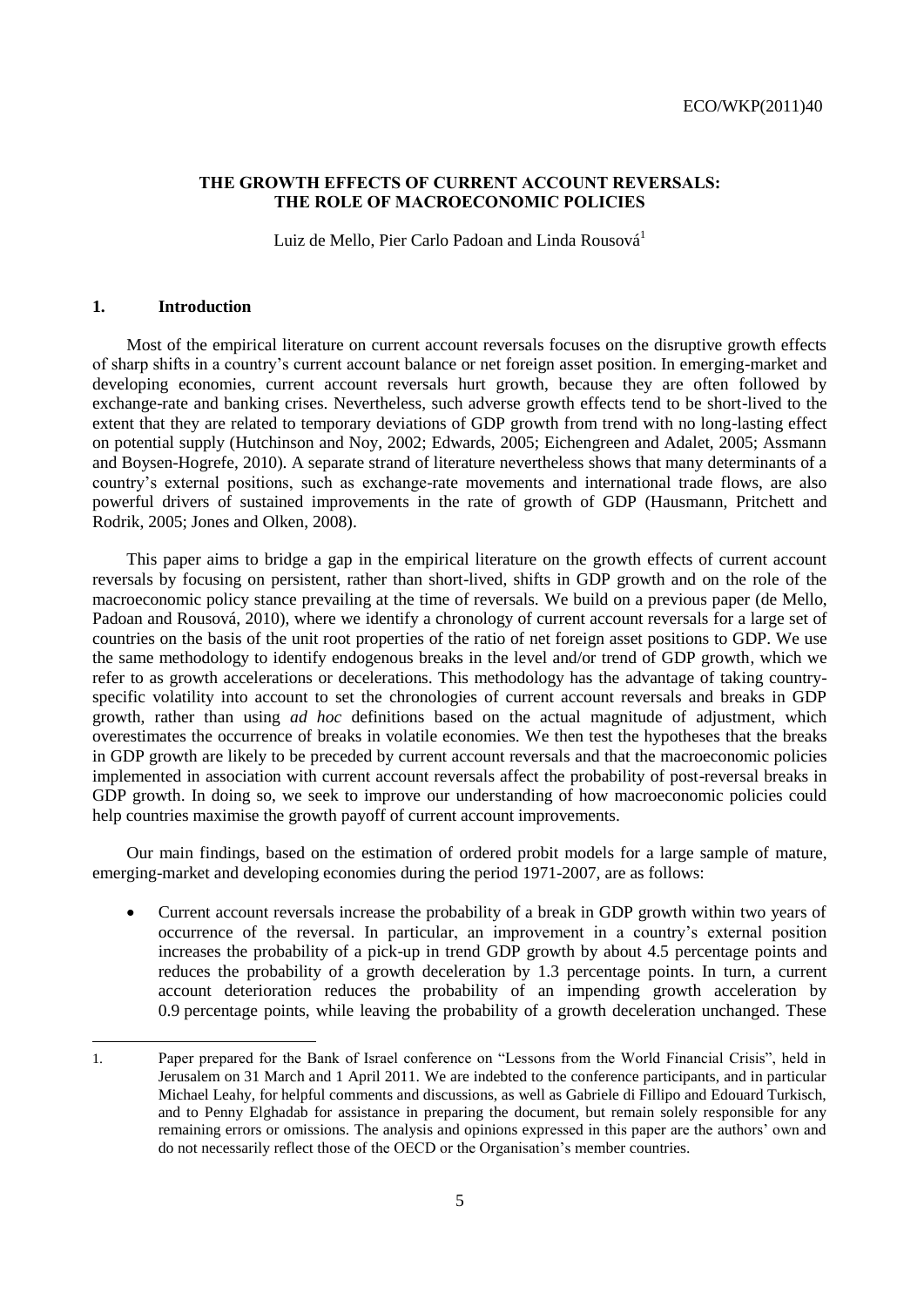effects are over and above those generated by the change in the relative price of tradables to nontradables (the real exchange rate), which is an important driver of growth accelerations.

- Macroeconomic policies also matter. Policy moves that have the potential for improving external positions – such as a fiscal tightening when external positions improve or a monetary tightening when external positions deteriorate – could also raise the probability of a subsequent pick-up in trend GDP growth. In particular, in association with a current account improvement, a reduction in the budget deficit that would cause the debt-to-GDP ratio to fall by 10% over a three-year period prior to a break in GDP growth raises the probability of an impending growth acceleration by 3.3 percentage points. As for monetary policy, an increase in the discount rate by 10 percentage points over a three-year period prior to a break in GDP growth that includes a negative current account reversal raises the probability of an impending growth acceleration by 0.1 percentage points.
- Breaks in GDP growth depend on other non-policy factors. These include the level and rate of change of GDP growth prior to a break, as well as regional spillover effects, measured by the number of growth accelerations (minus the number of growth decelerations) in the reference country's geographical area. The level of government indebtedness and the extent of exchangerate depreciation (correcting for Balassa-Samuelson effects, as in Rodrik, 2008) also affect the probability of a break in trend GDP growth, although not in a robust manner across specifications.

The paper is structured as follows. Section 2 discusses the channels through which current account reversals could have a persistent effect on GDP growth. Section 3 describes the methodology for identifying current account reversals and breaks in GDP growth, and the main characteristics of both chronologies. Section 4 elaborates on our estimating strategy and reports the baseline findings. Section 5 focuses on the links between macroeconomic policies and the growth effects of reversals. Section 6 concludes.

#### **2. How can current account reversals affect growth?**

The empirical literature on current account reversals has focused on large improvements in current account positions, which tend to occur following periods of unsustainable build-up of net foreign liabilities. Such reversals tend to be disruptive, at least as far as developing and emerging-market economies are concerned, because they are often accompanied by sudden stops in capital flows and large exchange rate depreciations, which in turn trigger the occurrence of banking crises. GDP falls relative to trend or regional/world averages during or immediately after a reversal but bounces back strongly thereafter, once the drivers of unsustainable external positions, including misaligned exchange rates, have been rooted out. Estimates of the growth effects of current account reversals nevertheless vary a great deal: they are found to be negligible in Milesi-Ferretti and Razin (2000), short-lived and related to capital mobility in Edwards (2005), and short-lived and dependent on the size of pre-adjustment current account imbalances and exchange rate misalignment in Eichengreen and Adalet (2005). Assmann and Boysen-Hogrefe (2010) find that the output losses associated with reversals are on average large, although they vary considerably across countries.

Current account reversals tend to have less disruptive, while still short-lived, effects on growth in industrial countries. Freund (2005) and Freund and Warnock (2005) find that current account reversals are usually followed by a short spell of below-trend growth, with the magnitude of adjustment depending on the size of the current account imbalance. Debelle and Galati (2007) also find evidence of a slowdown in growth following adjustment, defined as a sharp reduction in the current account deficit, which tends to be accompanied by a large exchange rate depreciation. Croke *et al*. (2005) nevertheless finds little evidence of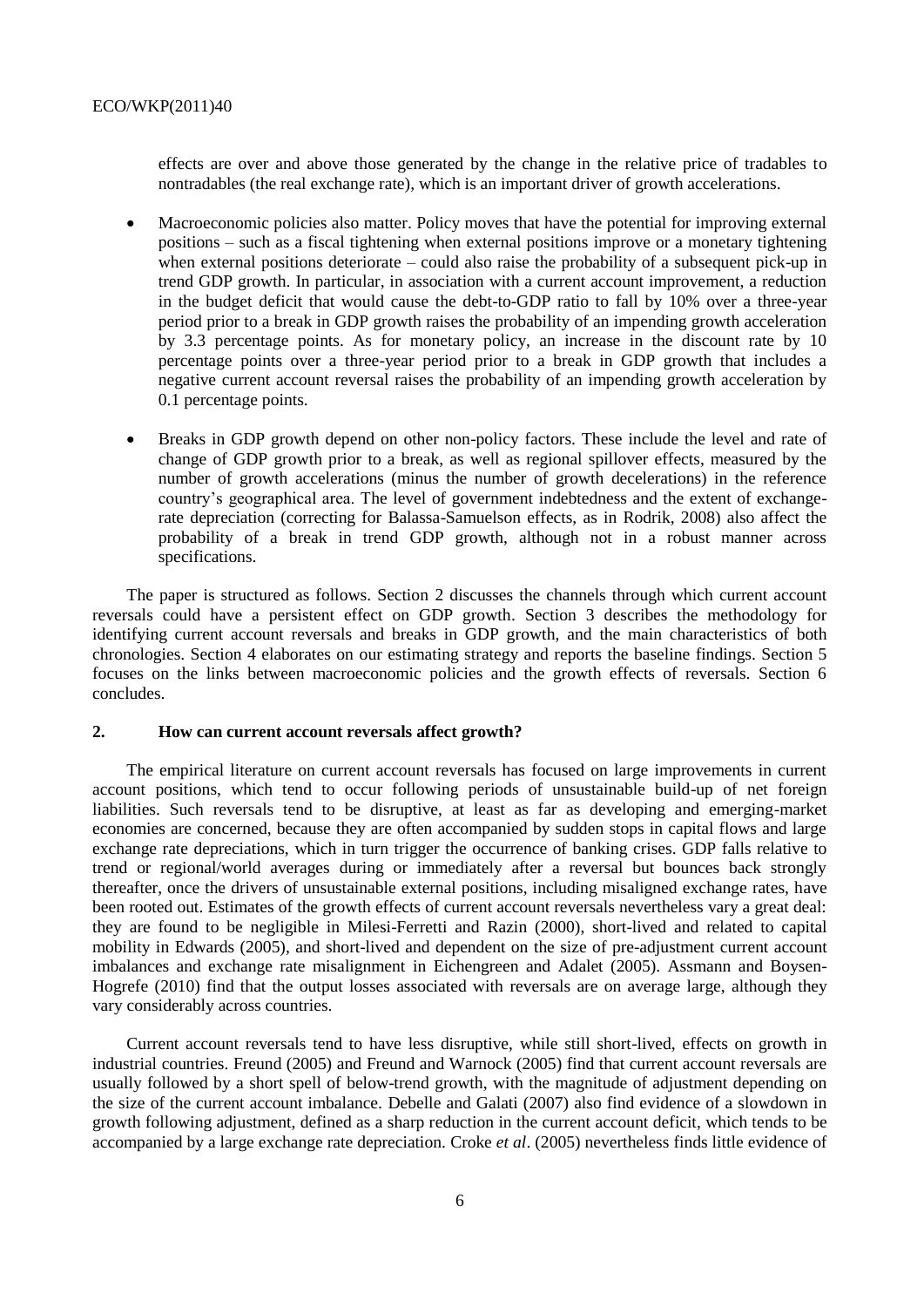deleterious growth effects on the basis of an event analysis of current account reversals in industrial countries.

We argue in this paper that current account reversals may have longer-lasting effects on the economy that result in structural breaks in trend GDP growth, rather than short-lived deviations of growth from trend. To our knowledge, this hypothesis has yet to be tested empirically. From a theoretical point of view, four main channels can be considered.

#### *Expansion of the tradable sector*

To the extent that productivity is higher in the tradable sector, a lasting reallocation of resources away from sectors producing non-tradable goods could cause both the current account balance to improve in a sustained manner and growth to accelerate. Such resource reallocation could be triggered, for example, by a positive shock in the terms of trade: the stronger and the more lasting the shock, the higher the potential magnitude and persistence of the improvement in external positions and in turn the stronger – and possibly the more lasting – the salutary effect of the terms-of-trade gain on GDP growth. Evidence in favour of the reallocation hypothesis is available from Hausmann, Pritchett and Rodrik (2005), who find that terms-oftrade improvements are indeed potent drivers of growth accelerations, defined as sustained rises in a country's rate of GDP growth. However, the authors also find that the effects of such shocks wane when additional explanatory variables are included in the regressions.

A lasting pro-growth reallocation of resources can also be driven by policy. This is the case of trade liberalisation, for example, whereby domestic firms may gain from specialisation, economies of scale and international knowledge spillovers, which enhance their competitiveness in foreign markets (Rivera-Batiz and Romer, 1991; Grossman and Helpman, 1991). Competition from imports also often weeds out less productive firms, which may have a beneficial impact on growth (Melitz, 2003). In addition, the literature underscores the importance of a competitive export-oriented manufacturing sector that can benefit from demand from foreign markets (Rodrik, 2006). Jones and Olken (2008) indeed find that growth take-offs, defined as appreciable improvements in GDP growth, are associated with large expansions in international trade that are more likely driven by trade liberalisation than by changes in the terms of trade. <sup>2</sup> Openness to trade also reduces the probability of a growth deceleration when countries reach a threshold level of income beyond which the process of catching-up slows down (Eichengreen *et al.*, 2011).

It can be argued that, if the expansion of a country's tradable sector is accompanied by gains in competitiveness, such as those arising from an undervalued exchange rate, the productivity gains from trade liberalisation can be amplified and maintained over several years, which leads to persistently higher growth (Jones and Olken, 2008; Rodrik, 2008). An undervalued exchange rate nevertheless appears to increase the probability of a growth slowdown once a country has reached a threshold income level (Eichengreen *et al.*, 2011). Moreover, the productivity gains originating in the tradable sector may spill over to the nontradable sector, notably trough the development of infrastructure, transport and communication, which may in turn facilitate production of other goods and services.

#### *Greater availability of financing*

The link between current account reversals and structural breaks in GDP growth may be related to the availability of financing. In surplus countries, the future stream of earnings arising from an increase in the stock of net foreign assets could be used to finance pro-growth activities at home, which could trigger a

<sup>2.</sup> Some of these findings have subsequently been questioned (Jong-A-Pin and de Haan, 2008; Xu, 2011). But it appears that the effect of economic reform on growth accelerations is reasonably robust to more recent data revisions and sample selection.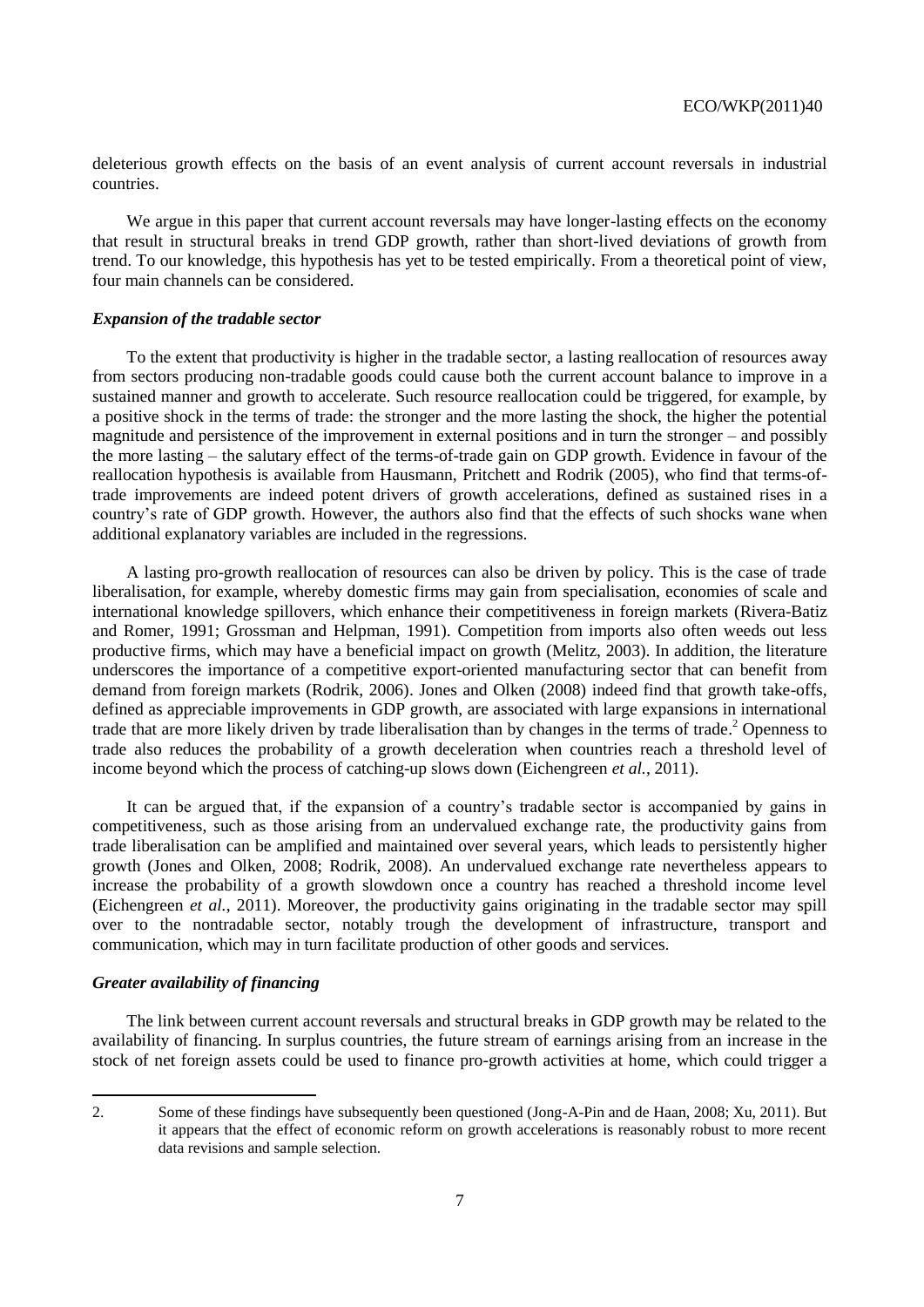growth acceleration. In deficit countries, the resources used to service net external liabilities could be allocated instead to finance pro-growth activities. In both cases, an improvement in external positions would enhance trend growth.

It can also be argued that an increase in capital inflows that corresponds to a sustainable deterioration of the current account balance may yield a growth dividend to the extent that foreign savings are used to finance investment in productivity-enhancing activities in the recipient country. If, by contrast, capital inflows are channelled to lower-productivity sectors producing nontradables, rather than to the more productive tradable manufacturing sector, additional financing would not be associated with a growth acceleration and may even cause trend growth to decelerate. Recent literature indeed provides some support for the latter hypothesis that reliance on capital inflows, which would be consistent with a deterioration of external positions, may harm, rather than promote, growth in developing countries, despite an associated increase in financing (Aizenmann *et al.*, 2004; Gourinchas and Jeanne, 2007; Prasad *et al.*, 2007).

#### *Reduction of external vulnerabilities*

By making indebted countries less reliant on foreign financing, an improvement in their external positions would make them less vulnerable to sudden capital flow reversals, which are often detrimental to growth by heightening the likelihood of banking and currency crisis (Calvo, 1998 and 2000). This is particularly true for emerging-market economies, which are more vulnerable to capital flow reversals and where current account reversals are more likely to be disruptive than in mature economies.

#### *Increase in domestic savings*

The growth dividend arising from a sustained improvement in a country's external position could be related to a lasting increase in domestic saving. Different hypotheses have been put forward to explain a positive correlation between savings and growth, which is a stylised fact in the empirical growth literature, and could shed light on the channels through which current account reversals may subsequently affect trend growth. One hypothesis is related to the co-financing of investment projects by domestic and foreign investors. Aghion, Comin and Howitt (2006) argue that local banks in developing countries have a stronger incentive to monitor projects when both domestic and foreign investors co-finance investment than when financing comes entirely from foreign sources. As a result, banks select the most productivity-enhancing investment projects; in doing so, they contribute to reducing the technological gap between the recipient country and the home country of foreign investors. The authors find that domestic savings indeed correlate strongly with future FDI inflows and TFP growth in the recipient economy.

The existence of incomplete financial markets is yet another channel through which sustained current account reversals due to increased reliance on domestic savings may result in improvements in trend growth. Sandri (2010) argues that entrepreneurs facing incomplete financial markets and risky investment need not only to self-finance investment but also to accumulate precautionary assets to cover the uninsurable risk of losing invested capital. As a result, an increase in growth-enhancing investment generates a more than proportional rise in corporate savings. On the basis of calibrated simulations the author shows that this net increase in saving can sustain large and persistent improvements in external positions while delivering faster growth.

#### **3. Identifying current account reversals and breaks in GDP growth**

#### *The methodology*

In de Mello, Padoan and Rousová (2010), we applied the Lee-Strazicich (1999, 2003) unit root tests with endogenous breaks to the first differences of the ratios of net foreign asset positions to GDP of 101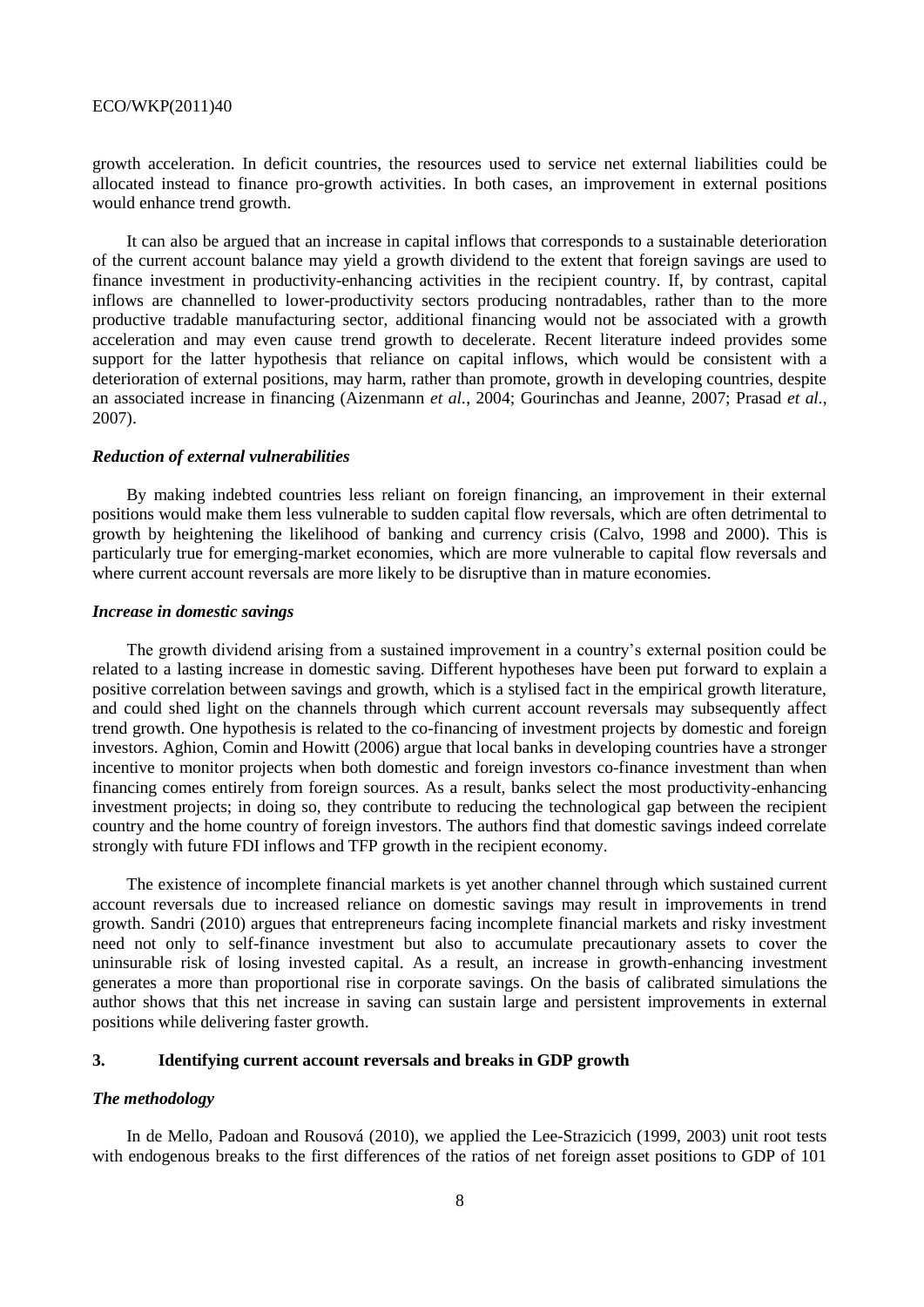countries during 1971-2007 to assess the stationarity of the time series and to identify current account reversals on the basis of the endogenous structural breaks. Allowing for at most two breaks per country and including all significant breaks, we identified a chronology of 159 reversals that are consistent with stationary external positions. Applying the same methodology to the real rate of GDP growth yields a chronology of 185 breaks for the 113 countries for which data are available at the annual frequency in the World Bank's *World Development Indicators* for 1971-2007.<sup>3</sup> The dates of current account reversals and breaks in GDP growth are reported in Appendix 1.

As discussed in de Mello, Padoan and Rousová (2010), the advantages of the unit-root-based methodology to identify structural breaks in both external positions and GDP growth are threefold:

- Country-specific volatility is taken into account to identify large shifts in the data, rather than imposing *ad hoc* criteria based on the actual size of adjustment, as is customary in the empirical literature on current account reversals (Milesi-Ferretti and Razin, 1998, 2000; Eichengreen and Adalet, 2005; Edwards, 2005; Freund, 2005; Freund and Warnock, 2005; Croke *et al.,* 2006; Liesenfeld *et al.*, 2007) and growth accelerations/decelerations (Ben-David and Papell, 1998; Hausmann, Pritchett and Rodrik, 2005).<sup>4</sup> As a result, our chronologies are not sensitive to cross-country differences in the volatility of external positions and GDP growth. 5
- Endogenous breaks are allowed in levels and trends, rather than only in levels, as in the conventional literature. This feature of the methodology is particularly appealing when dealing with the growth effects of current account reversals, because it allows for distinguishing sameand opposite-sign breaks in levels and trends. In other words, we are interested in those episodes of growth accelerations (decelerations) characterised by combinations of breaks in levels and trends that result in higher (lower) post-reversal GDP growth.
- The presence of structural breaks is tested simultaneously with the stationarity of the relevant series. On the basis of the Lee and Strazicich test, rejection of the hypothesis of a unit root with breaks against the alternative of stationarity around breaks unambiguously implies a trend stationary process, because the methodology allows for breaks in both the null and the alternative hypotheses. This is particularly useful when identifying current account reversals, because trend stationarity is associated with the intertemporal sustainability of external positions.

<sup>3.</sup> GDP growth is found to be trend-stationary around breaks for the vast majority of countries (88%). Unlike the methodology used to identify endogenous breaks in external positions, we do not exclude countries for which the test procedure could not reject the presence of a unit root (13 countries at the 10% significance level). The Lee-Strazicich procedure identifies two (one) significant breaks in the level and/or slope of GDP growth for about 77% (10%) of countries, whereas 13% of countries do not experience a significant break.

<sup>4.</sup> Ben-David and Papell (1998) use search methods on the basis of *ad hoc* thresholds, but unlike other researchers they test for the statistical significance of the breaks. Hausmann, Pritchett and Rodrik (2005) define a growth acceleration as an increase in per capita output growth by at least 2 percentage points over at least 8 years resulting in a post-acceleration growth rate of at least 3.5%.

<sup>5.</sup> To our knowledge the only study that also defines structural breaks in current account positions on the basis of the data generating process is Bagnai and Manzocchi (1999), although they use the Zivot and Andrews (1992) test, which may suffer from spurious rejection problems. Jerzmanowski (2006) uses a Markov switching model to define different regimes of economic growth, including accelerations and decelerations, while Paap *et al*. (2005) use a clustering algorithm to classify growth experiences on the basis of the autoregressive properties of the GDP series. Jones and Olken (2008) use the Bai and Perron (2003) algorithm to locate and test for the presence of structural breaks.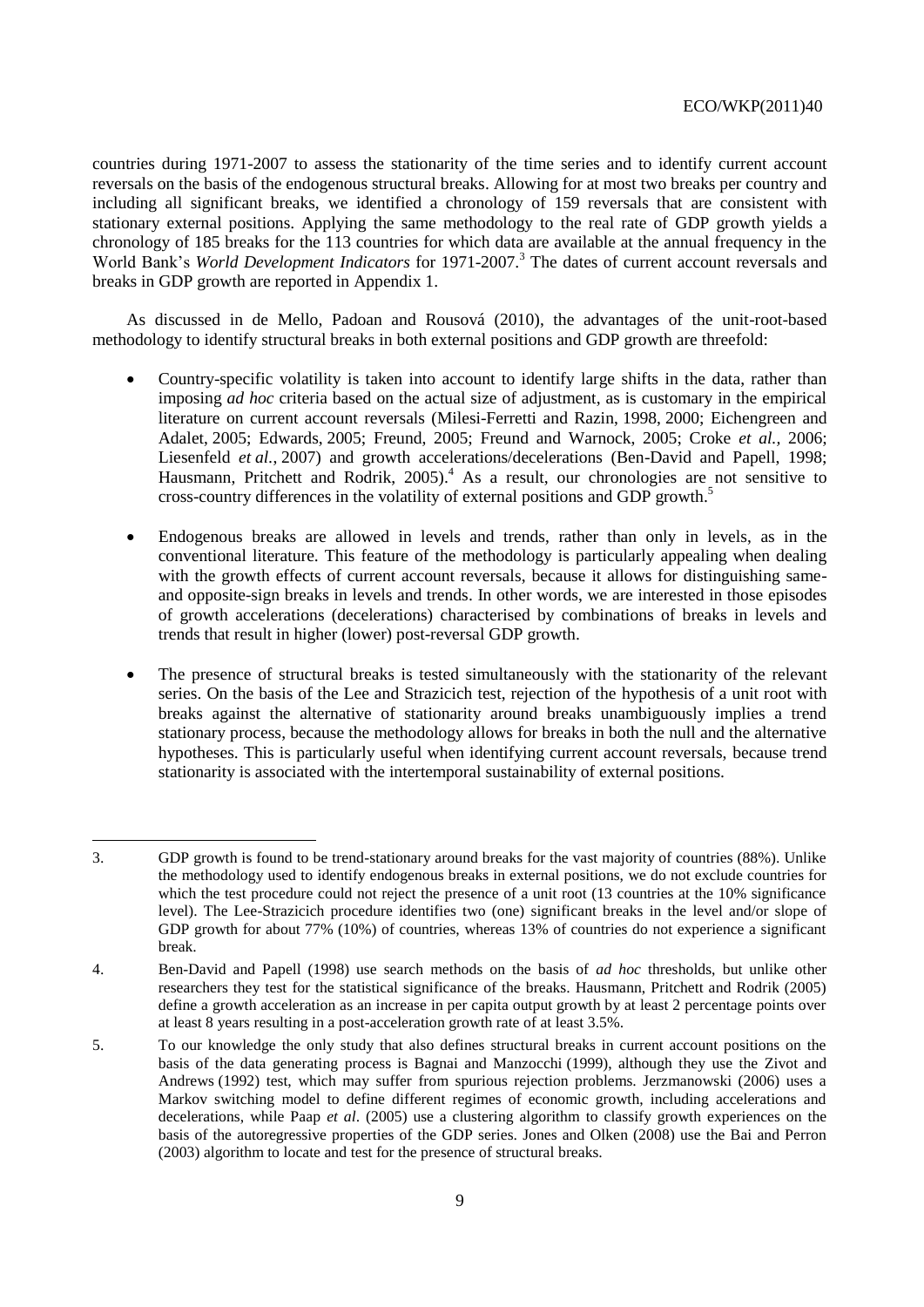#### *The main characteristics of the chronologies*

Breaks in trends and levels may have the same sign and therefore reinforce each other. This is the case, for example, of an upward shift in the level of GDP growth that is accentuated by a positive shift in trend growth. Our chronologies show that these mutually-reinforcing (same-sign) breaks in both levels and trends occur more frequently in the case of GDP growth (32% of breaks) than for current account reversals (23% of reversals) (Table 1).

| Level                     | Current account balance <sup>2</sup> |                |                |                | <b>GDP</b> growth |                 | <b>Definition</b>                                                           |
|---------------------------|--------------------------------------|----------------|----------------|----------------|-------------------|-----------------|-----------------------------------------------------------------------------|
| shifts<br>Trend<br>shifts | Negative                             | Positive       | Total          | Negative       | Positive          | Total           |                                                                             |
| Negative                  | 21<br>$(-6.6)$                       | 47<br>$(-1.9)$ | 68<br>$(-3.4)$ | 29<br>$(-2.8)$ | 56<br>$(-2.0)$    | 85<br>$(-2.3)$  | Current account deterioration or<br>growth deceleration (negative<br>break) |
| Positive                  | 75<br>(4.4)                          | 16<br>(9.8)    | 91<br>(5.4)    | 70<br>(0.9)    | 30<br>(2.0)       | 100<br>(1.2)    | Current account improvement or<br>growth acceleration (positive<br>break)   |
| Total                     | 96<br>(1.9)                          | 63<br>(1.1)    | 159<br>(1.6)   | 99<br>$(-0.2)$ | 86<br>$(-0.6)$    | 185<br>$(-0.4)$ |                                                                             |

| Table 1. | Distribution of level and trend breaks <sup>1</sup> |  |  |
|----------|-----------------------------------------------------|--|--|
|          |                                                     |  |  |

1. The numbers in parentheses are average changes in the rate of GDP growth or current account balance between pre- and postbreak regimes.

2. Only reversals associated with a stationary current account balance are considered.

Source: Authors' computations based on the chronologies reported in Appendix 1.

Breaks in trends and levels may nevertheless have opposite signs and offset each other. This is the case, for example, of the V-shaped pattern highlighted in the empirical literature on current account reversals, whereby GDP falls and bounces back after the reversal. In the case of mutually-offsetting breaks, trend breaks are only partially offset by opposite-sign breaks in levels, whereas breaks in levels tend to be more than offset by opposite-sign trend breaks. More specifically, positive trend breaks are associated with an average rise in GDP growth after the break by 1.2 percentage points, whereas the post-break GDP growth rate rises, rather than falls, by 0.9 percentage points on average when a positive trend break is accompanied by a negative level break. By contrast, the post-break growth rate falls, rather than rises, by 2.0 percentage points on average when a positive level break is accompanied by a negative trend break. Therefore, our definition of GDP growth accelerations (decelerations) and current account improvements (deteriorations) is based on the sign of the trend shift rather than that of the level shift.

Current account reversals and breaks in GDP growth occur relatively often and are fairly equally distributed across regions, regardless of their income level (Table 2). This finding reflects the fact that our methodology takes into account country-specific volatility and therefore, unlike most of the literature based on *ad hoc* definitions of breaks, does not over-detect breaks in developing and emerging-market economies, which tend to be more volatile than mature economies.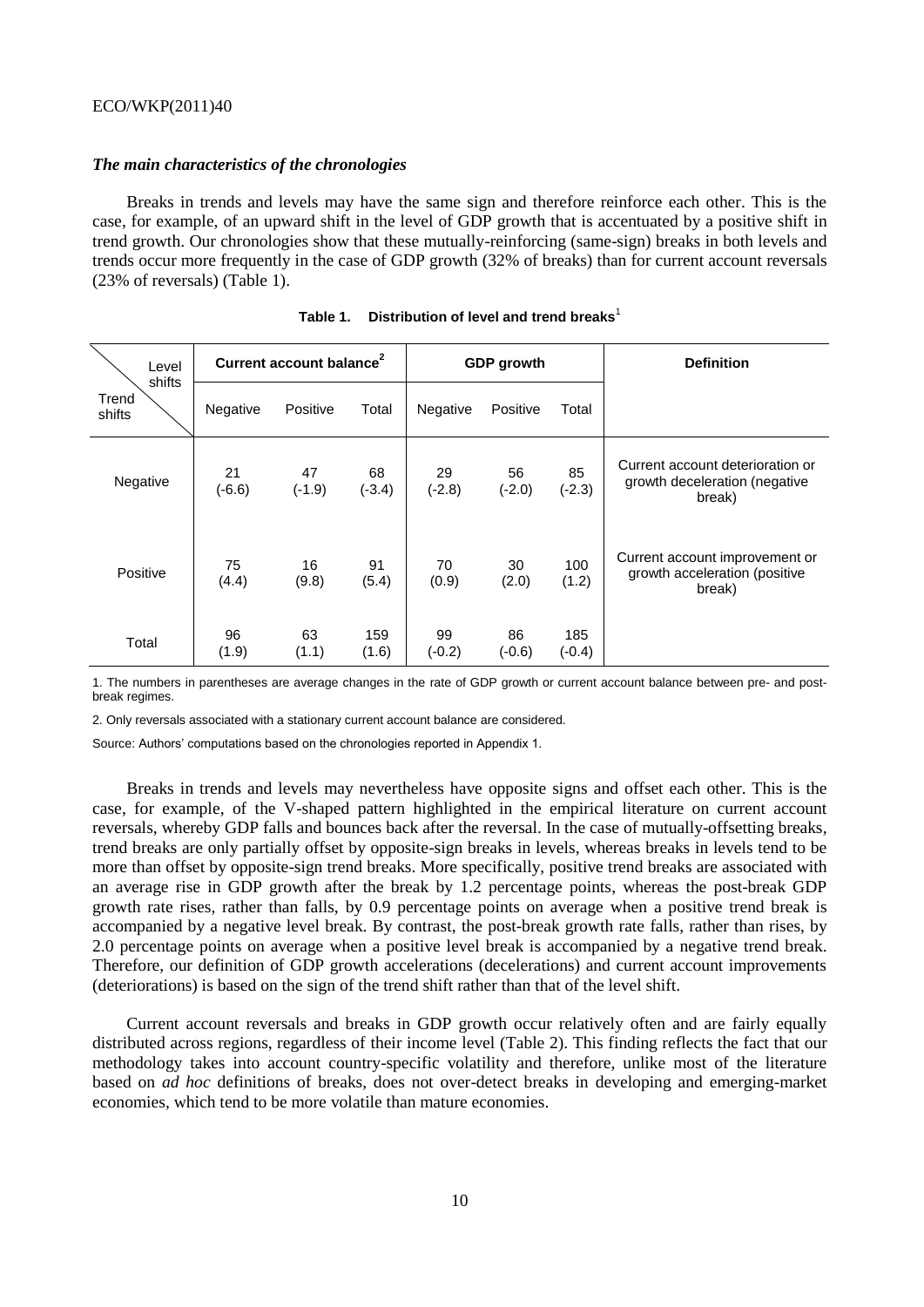|                                     | Current account reversals        |                                 |                         |                                | Breaks in GDP growth      |                                 |                                 |                                 |
|-------------------------------------|----------------------------------|---------------------------------|-------------------------|--------------------------------|---------------------------|---------------------------------|---------------------------------|---------------------------------|
|                                     | <b>Number</b><br>of<br>countries | <b>Breaks</b><br>per<br>country | Deteriora<br>-tions $2$ | Improve-<br>ments <sup>2</sup> | Number<br>of<br>countries | <b>Breaks</b><br>per<br>country | Decelera-<br>tions <sup>2</sup> | Accelera-<br>tions <sup>2</sup> |
| Total                               | 97                               | 1.6                             | 43                      | 57                             | 113                       | 1.6                             | 46                              | 54                              |
| $OECD$ and others <sup>1</sup>      | 23                               | 1.8                             | 46                      | 54                             | 32                        | 1.6                             | 40                              | 60                              |
| Latin America<br>(excluding Mexico) | 20                               | 1.3                             | 42                      | 58                             | 24                        | 1.5                             | 44                              | 56                              |
| Middle East                         | 9                                | 1.5                             | 54                      | 46                             | 6                         | 1.7                             | 60                              | 40                              |
| Asia and Pacific                    | 9                                | 2.0                             | 33                      | 67                             | 17                        | 1.9                             | 47                              | 53                              |
| Africa                              | 36                               | 1.7                             | 41                      | 59                             | 34                        | 1.7                             | 50                              | 50                              |

#### **Table 2. Geographical distribution of current account reversals and breaks in GDP growth**

1. OECD countries (as of 2009) plus Andorra, Greenland, Latvia, Liechtenstein and Malta.

2. In % of all breaks.

Source: Authors' computations based on the chronologies reported in Appendix 1.

Whereas the frequency of current account reversals is fairly balanced throughout the period covered by our chronologies, breaks in GDP growth tend to be less frequent in recent years (Figure 1, panel A). Over 25% of breaks in GDP growth took place within the first five years (1974-1978) covered in our data set, against less than 10% in the last five years (2000-2004).<sup>6</sup> By contrast, 13% and 20% of current account reversals occurred in the first and last five-year periods, respectively.

Both chronologies include slightly more improvements in external positions than deteriorations and more growth accelerations than decelerations. There is a strong (and statistically significant) positive correlation between the number of improvements and deteriorations in external positions in any given year, although this is not the case for growth accelerations and decelerations. This is consistent with the fact that an improvement in a country's external position is matched by an offsetting deterioration in other countries. But faster growth in a given country does not necessarily imply slower growth elsewhere.

The growth regimes prevailing between breaks are not always long-lived (Figure 1, panel B). For those countries where two breaks have been detected, over 30% of growth breaks occur within 5 years. When focussing on growth breaks that are sustained over more than 5 (8) years, at least one growth acceleration is experienced by nearly two-thirds (one-half) of countries. This finding is comparable to the results reported by Hausmann, Pritchett and Rodrik (2005), who detect at least one growth acceleration that is sustained over more than 8 years in 55% of the countries in their sample.

<sup>6.</sup> The first and last years when a break can be identified are 1974 and 2004, respectively, as the first and last 3 observations over the period 1971-2007 are excluded from the search process.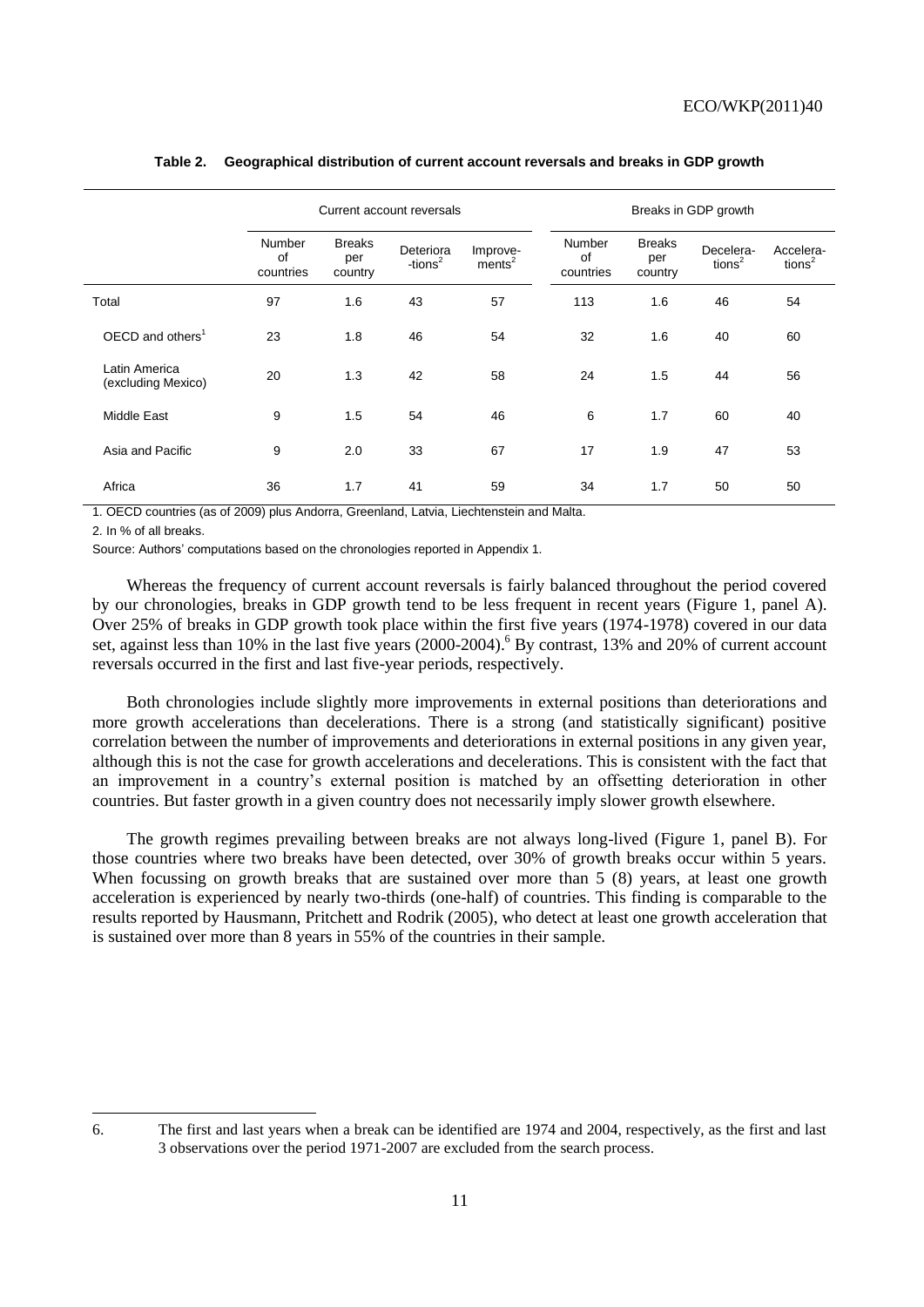

#### **Figure 1. Distribution of current account reversals and breaks in GDP growth**



B. Number of years between breaks, in per cent<sup>2</sup>



1. The number of current account improvements (deteriorations) and growth accelerations (decelerations) is shown on a positive (negative) scale. Only reversals associated with a stationary current account balance-to-GDP ratio are included.

2. The minimum number of years between breaks is set to three when applying the Lee-Strazicich unit root tests.

*Source*: Authors' computations based on the chronologies reported in Appendix 1.

#### **4. Do current account reversals affect trend GDP growth?**

Preliminary analysis of the chronologies of growth breaks and current account reversals suggests that they may indeed be correlated. The probability that a growth break occurs within one or two years after a current account reversal is 12.4%, which is significantly higher at classical levels of confidence than the unconditional probability of a growth break, at  $5.2\%$ .<sup>7</sup> Moreover, current account improvements are

<sup>7.</sup> The probability that a break in GDP growth occurs within one or two years after a current account reversal (12.4%) is calculated as the ratio of 17 breaks in GDP growth preceded by a current account reversal by one or two years to a total of 137 current account reversals identified in our chronology of current account reversals and breaks in GDP growth. The unconditional probability of a GDP break (5.2%) is calculated as the ratio of a total of 135 breaks in GDP growth identified in our merged chronology to the number of country-years in which a break could have occurred: the number of countries for which both chronologies of breaks are available (84 countries) times the number of years covered by the chronology of GDP growth breaks (31 years).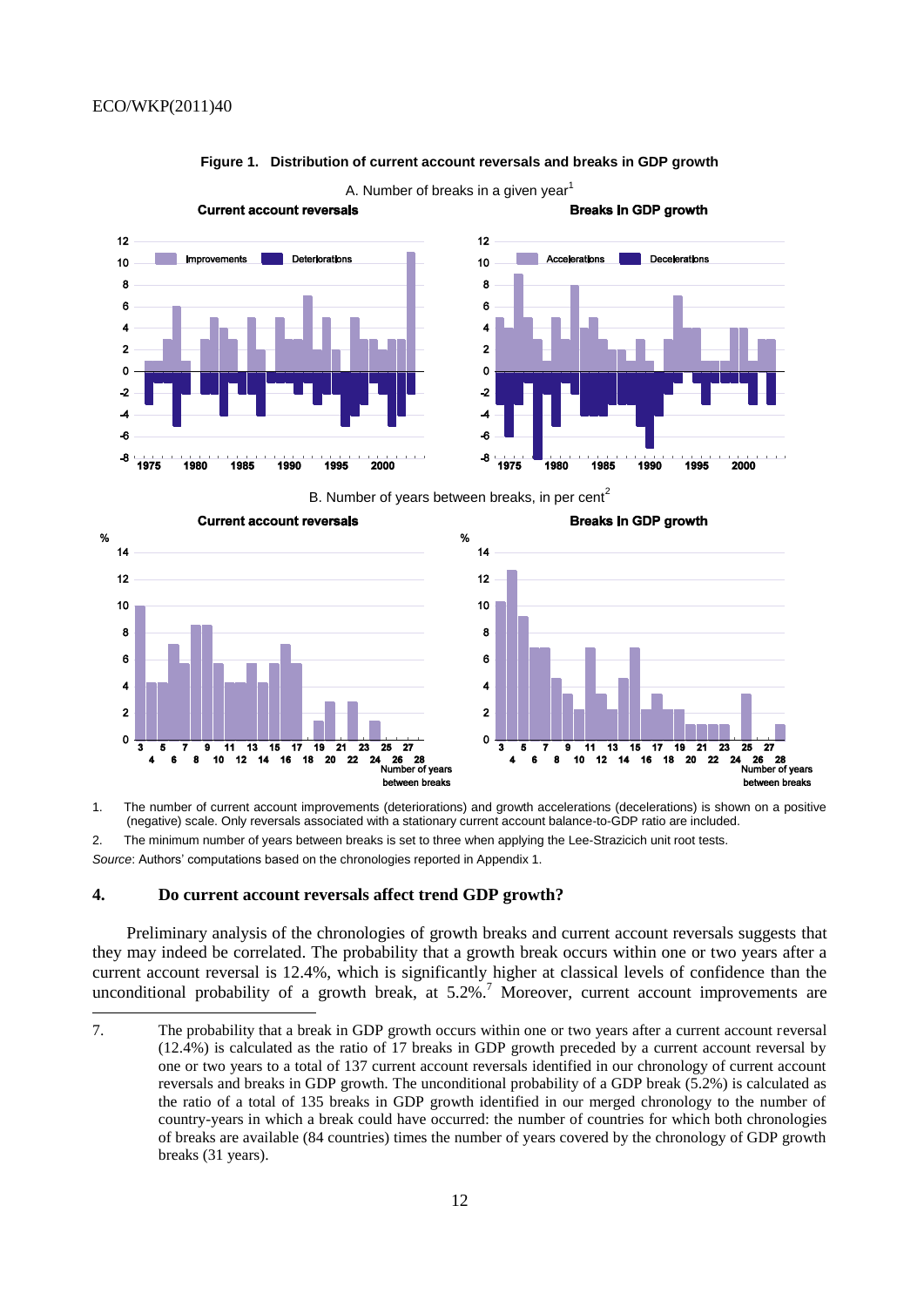followed by growth accelerations in nearly all cases detected in our merged chronology, suggesting a positive association between both outcomes. Nevertheless, the picture is less clear for current account deteriorations and growth decelerations, as the former are followed by an equal number of growth accelerations and decelerations. 8

#### *The model and estimating strategy*

To shed further light on the growth effects of current account reversals, we estimate several regressions to control not only for the occurrence of a reversal but also for other determinants of breaks in GDP growth. To distinguish growth accelerations and decelerations, as well as the absence of a break in GDP growth, the dependent variable is valued "-1" for a growth acceleration, "0" for the non-occurrence of a break and "1" for a growth deceleration. As the coding reflects a natural ordering of the three outcomes, we estimate an ordered probit regression with a latent variable,  $Y^*_{i}$ , corresponding to the occurrence of a break in GDP growth in country  $i$  at time  $t$ , as follows:

$$
Y_{it}^* = \beta_1 NFA_{i,t-1}^+ + \beta_2 NFA_{i,t-1}^- + \beta_3 C_{it} + u_{it},
$$
\n(1)

where  $NFA_{i,t-1}^+$  and  $NFA_{i,t-1}^-$  are dummy variables denoting respectively current account improvements and deteriorations taking place in country *i* at time  $t-1$  or  $t-2$ ,  $C_{it}$  is a vector of control variables, and  $u_{it}$  is an error term.

The indicators of current account reversals are lagged to deal with simultaneity: we disregard account current account reversals taking place in the same year as breaks in GDP growth and only consider those occurring one or two years before the corresponding GDP growth break.

As for the control variables, we include in the baseline regressions the level and the rate of change of GDP growth averaged over three years prior to the break in GDP growth, as well as the number of growth accelerations minus decelerations in the reference country's geographical area, proxying for regional spillover effects. We expect the pre-break level and rate of change of GDP growth to enter the regressions with negative signs, as GDP growth is mean-reverting. As countries in the same geographical area are likely to be effected by common shocks, we expect the regional spillover indicator to be positively signed.<sup>9</sup> In addition, we include (the log of) the level of gross government debt-to-GDP ratio averaged over three years prior to the break in GDP growth. In line with the recent literature on the effects of public debt on growth (Reinhart and Rogoff, 2010; Caner, Grennes and Koehler-Geib, 2010; Checherita and Rother, 2010; Kumar and Woo, 2010), we expect that a higher level of public debt reduces the probability of a growth acceleration. Finally, we include in the set of controls the rate of change of the real exchange rate (adjusted for Balassa-Samuelson effects) averaged over three years prior to a break in GDP growth. This adjusted real exchange rate is the measure of exchange rate undervaluation used by Rodrik (2008), who finds that a depreciated currency is growth-enhancing.<sup>10</sup> Data sources and the definition of the variables are reported in Appendix 3.

<sup>8.</sup> See Appendix 2 for a list of countries and typology of breaks in GDP growth preceded by current account reversals by one or two years.

<sup>9.</sup> The presence of regional spillover effects has been highlighted in the growth literature (Kose, Otrok and Whiteman, 2003).

<sup>10.</sup> We also experimented with other explanatory variables, such as indicators of political change and financial liberalisation, as well as the terms of trade, as suggested by Hausmann, Pritchett and Rodrik (2008). Except for Hausmann, Pritchett and Rodrik (2005), the empirical literature offers limited guidance on the selection of determinants of breaks in GDP growth. We therefore also turned to the growth literature and started by including the standard determinants of GDP growth, such as GDP per capita, inflation, trade openness and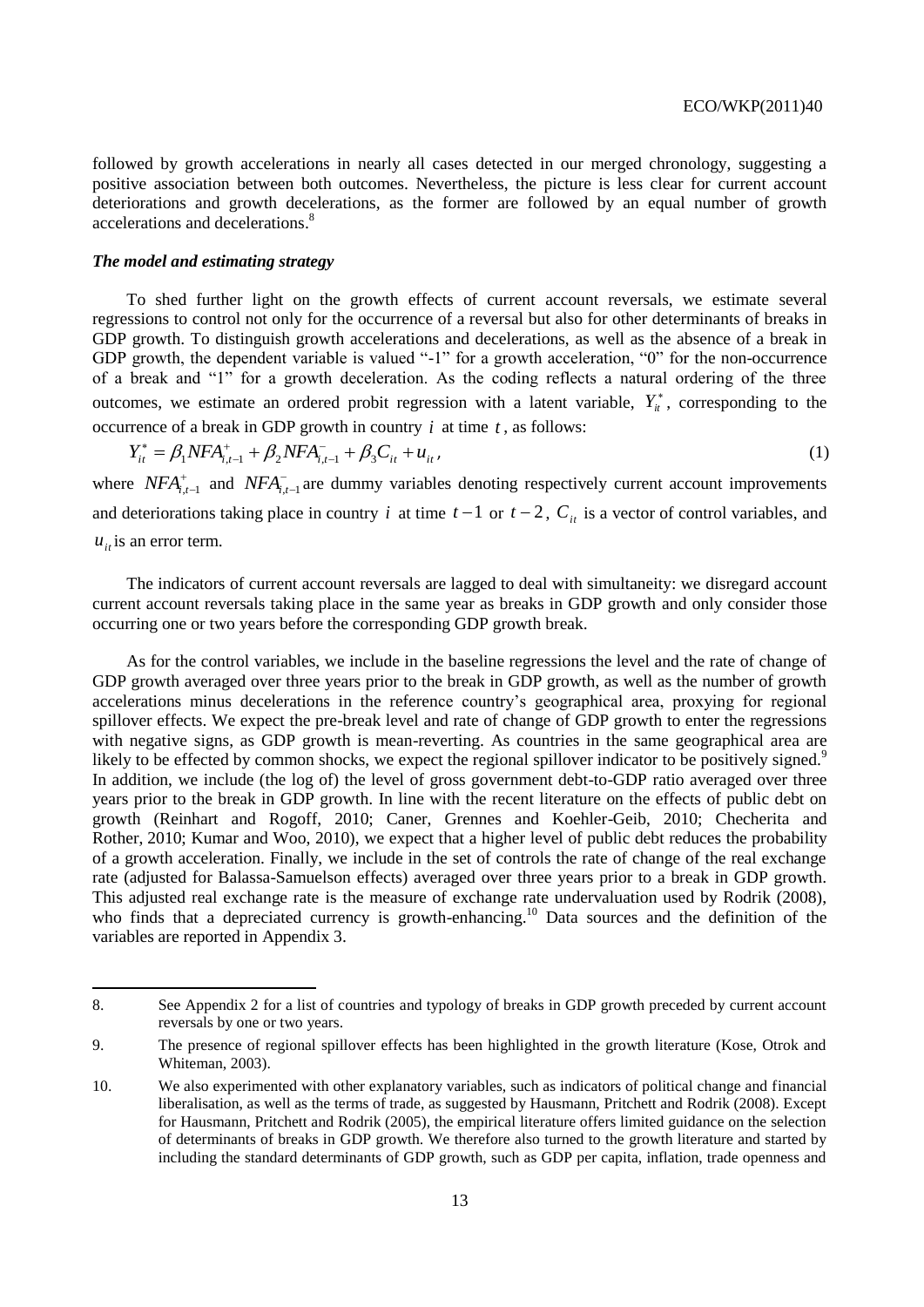#### **Table 3. Growth accelerations and decelerations: Baseline regressions<sup>1</sup>**

|                                          | <b>Baseline</b>          | Marginal effects <sup>2</sup> |                          |                             |  |  |
|------------------------------------------|--------------------------|-------------------------------|--------------------------|-----------------------------|--|--|
|                                          |                          | Calculated for:               | Growth<br>acceleration   | Growth<br>deceleration      |  |  |
| Positive CA reversal                     | $0.58***$                | Change from 0 to 1            | $4.45*$                  | $-0.87***$                  |  |  |
|                                          | (0.01)                   |                               | (0.07)                   | (0.00)                      |  |  |
| Negative CA reversal                     | $-0.56$                  | Change from 0 to 1            | $-1.30***$               | 3.02                        |  |  |
|                                          | (0.12)                   |                               | (0.01)                   | (0.33)                      |  |  |
| GDP growth (level) <sup>3</sup>          | $-0.067***$              | At mean                       | $-0.28***$               | $0.19***$                   |  |  |
|                                          | (0.00)                   |                               | (0.00)                   | (0.00)                      |  |  |
| GDP growth (change) <sup>3</sup>         | $-0.067**$               | At mean                       | $-0.27**$                | $0.19**$                    |  |  |
|                                          | (0.03)                   |                               | (0.05)                   | (0.04)                      |  |  |
| Regional spillovers                      | $0.099*$                 | At mean                       | $0.41*$                  | $-0.28*$                    |  |  |
|                                          | (0.05)                   |                               | (0.05)                   | (0.06)                      |  |  |
| Public debt (log of level) <sup>3</sup>  | $-0.17*$                 | At mean                       | $-0.68*$                 | $0.47*$                     |  |  |
| Undervalued (change in log) <sup>3</sup> | (0.07)<br>0.97<br>(0.21) | At mean                       | (0.08)<br>4.00<br>(0.21) | (0.09)<br>$-2.74$<br>(0.20) |  |  |
| <b>Observations</b>                      | 1,489                    |                               | 1,489                    | 1,489                       |  |  |

Dep. var.: Breaks in GDP growth, coded as (-1,0,1)

1. \*\*\*, \*\*, \* denote significance at the 1, 5, and 10% significance levels, respectively. P-values (in parentheses) are based on robust standard errors. The sample includes significant breaks in trend GDP growth, rather than breaks in both trends and levels, and excludes countries having experienced two growth breaks or current account reversals in less than 5 years. The cut-off points are not reported.

2. Refer to changes in percentage points, not in probabilities.

3. Averaged over three years prior to the reference year.

Source: Authors' estimations

#### *The baseline results*

 $\overline{a}$ 

The regression results reported in Table 3 confirm the presence of an empirical association between current account reversals and growth breaks. The baseline regression focuses on significant breaks in trend GDP growth, rather than breaks in both trends and levels, and excludes countries having experienced two growth breaks or current account reversals in less than 5 years.<sup>11</sup> The marginal effects associated with the baseline parameter estimates show that a current account improvement increases the probability of a growth acceleration within one or two years by about 4.5 percentage points and reduces the probability of a growth deceleration by 0.9 percentage points.<sup>12</sup> By contrast, a current account deterioration reduces the probability

FDI and portfolio inflows, among others. All these variables were nevertheless found to be statistically insignificant in the baseline regressions and were therefore omitted.

- 11. This filter is customary in the literature. For example, Hausmann, Pritchett and Rodrik (2005) impose a 5 year window between episodes of growth accelerations.
- 12. Marginal effects in ordered probit regressions are in general different for each outcome of the dependent variable and need to be computed at particular values of the explanatory variables, due to the non-linearity of the model. We calculate the marginal effects for growth accelerations and decelerations for which the sign of the corresponding coefficient  $(\beta_1)$  unambiguously determines the direction of the effect (*i.e.*, for a positive  $\beta_1$ , a positive effect on the probability of growth accelerations and a negative effect on the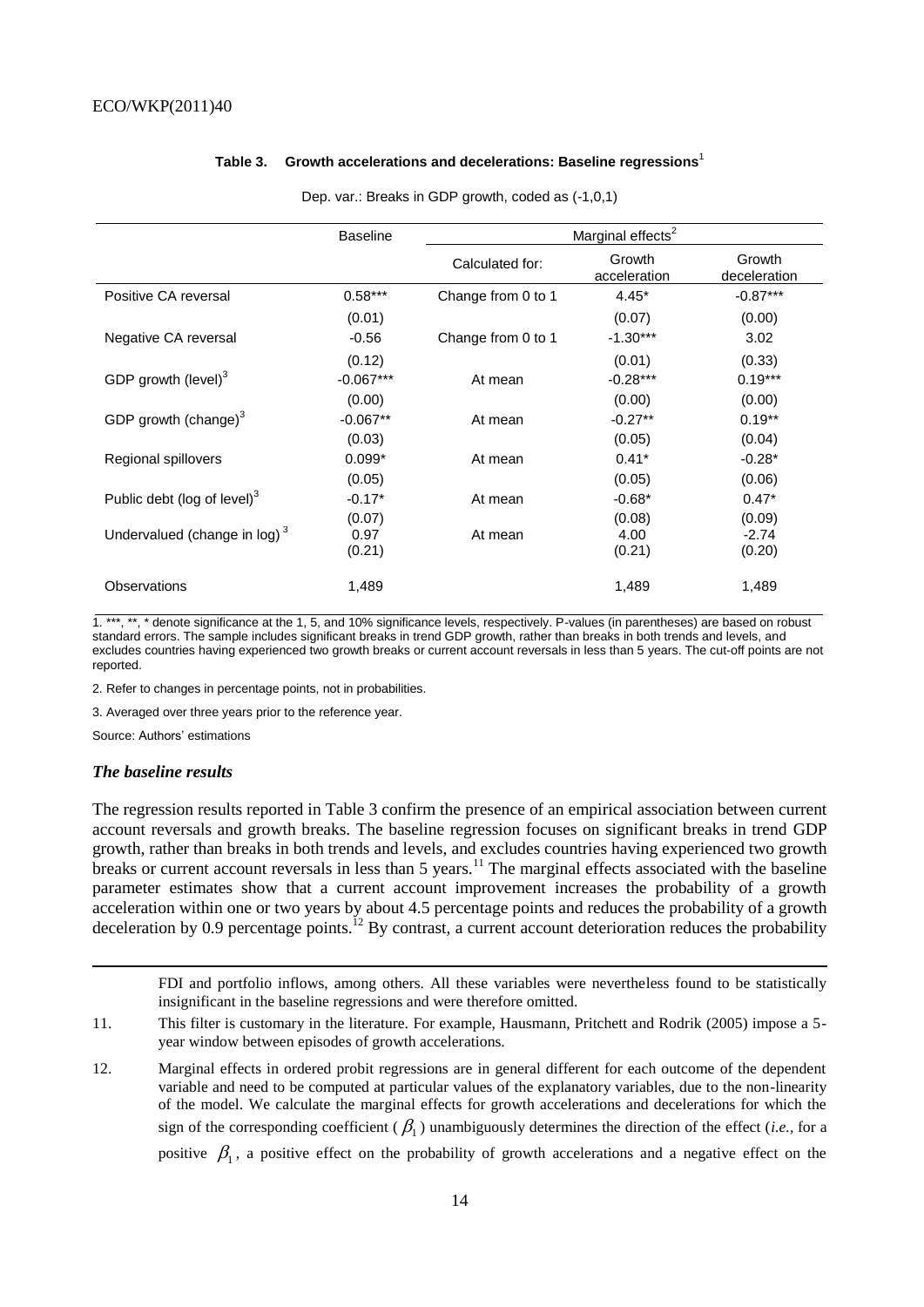of a subsequent positive break in GDP growth by 1.3 percentage points, while having no discernible effect at classical levels of statistical significance on the probability of an impending deterioration in GDP growth. The predicted probabilities depicted in Figure 2 illustrate the relative size of the estimated marginal effects. For instance, a positive current account reversal more than triples the probability of a growth acceleration within one or two years.





1. Based on the baseline regression reported in Table 3 and evaluated at the means of the explanatory variables.

2. Corresponds to a non-significant marginal effect reported in Table 3.

*Source*: Authors' computations based on the results reported in Table 3.

 $\overline{a}$ 

The baseline results are in line with some of the channels discussed above. The growth payoff of an improvement in external positions may reflect a reallocation of resources towards the tradable sector, increased financing for growth-enhancing activities and/or an increase in domestic savings in countries with significant market failures. As for deteriorations in external positions, the associated reduction in the probability of a growth acceleration may be due to allocative distortions, whereby foreign capital inflows may finance investment in low-productivity nontradable sectors, rather than in the more productive tradable manufacturing sector. Importantly, while a deterioration of a country's external position would reduce the probability of a growth acceleration, it would not go as far as increasing the probability of a growth deceleration.

As for the other covariates, in line with our expectations, the higher the level and the rate of change of GDP growth averaged over three years prior to a growth break the lower the probability of a growth acceleration and the higher the probability of a growth deceleration. The results also confirm the presence of significant regional spillover effects: the probability of a growth acceleration in the reference country increases with the number of growth accelerations in other countries in the region, whereas a growth deceleration is more likely if other countries in the region also experience growth decelerations. High government indebtedness in the run-up to a growth break is found to reduce the probability of a growth

probability of growth decelerations). We evaluate the marginal effects for a change in the variable of interest (e.g., occurrence as opposed to non-occurrence of a current account improvement), while keeping the other explanatory variables at their sample means or in some cases at specific values (e.g., the interaction terms).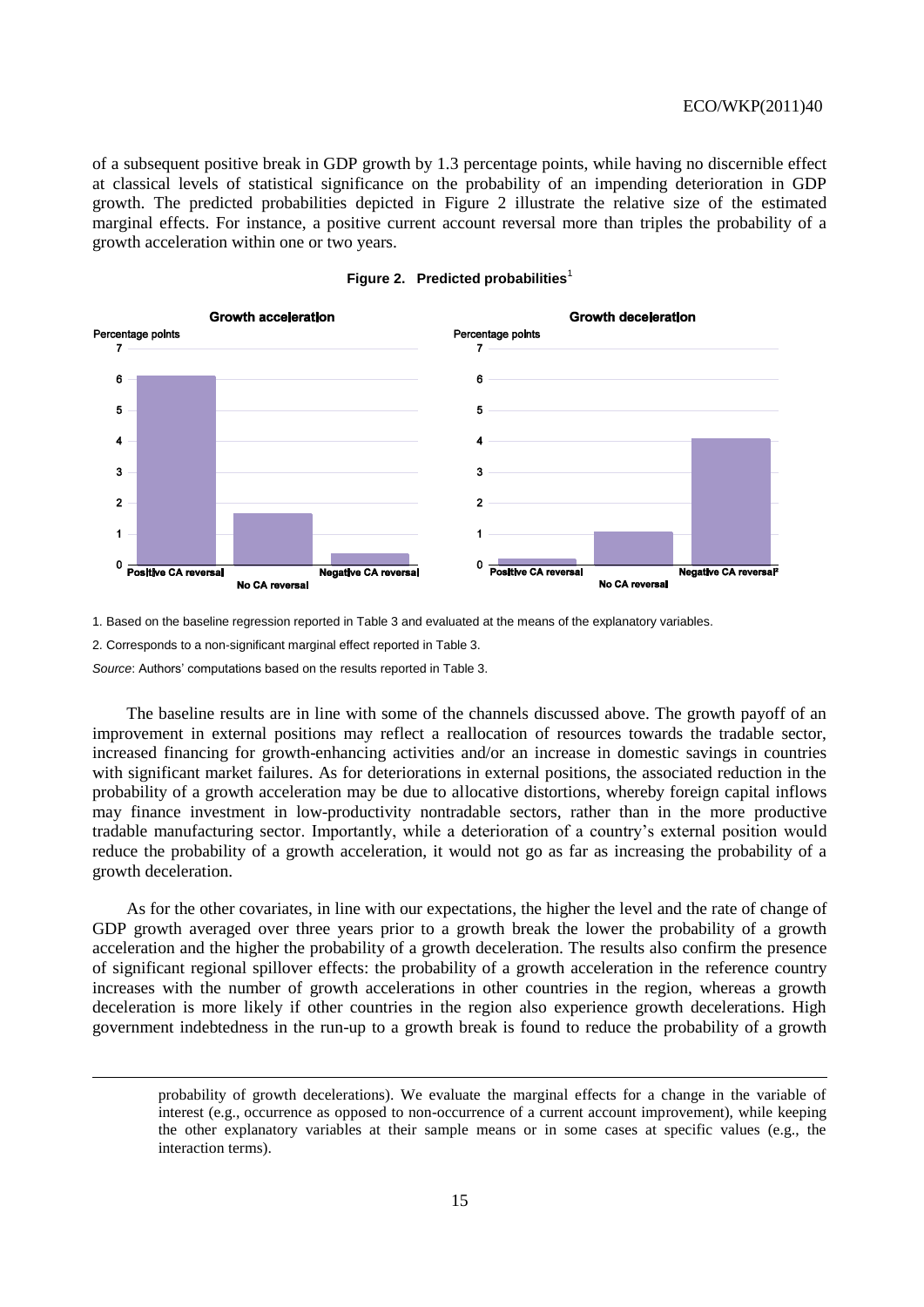acceleration and to increase the probability of a growth deceleration. Finally, we do not find a significant growth effect for the extent to which a currency is deemed to be depreciated.

#### **Table 4. Growth accelerations and decelerations: Robustness analysis**<sup>1</sup>

|                                         |                                            |                                | Sample                                     |                                     |                                  |  |  |
|-----------------------------------------|--------------------------------------------|--------------------------------|--------------------------------------------|-------------------------------------|----------------------------------|--|--|
|                                         | (1)                                        | (2)                            | (3)                                        | (4)                                 | (5)                              |  |  |
|                                         | No restriction<br>on inter-break<br>length | Duration more<br>than 5 years  | Duration<br>more than 5<br>years           | Duration more<br>than 5 years       | Duration more<br>than 5 years    |  |  |
|                                         |                                            | Dependent variable (coded as:) |                                            |                                     |                                  |  |  |
|                                         | Breaks in<br>trend of GDP<br>growth        | All breaks in<br>GDP growth    | <b>Breaks</b> in<br>trend of GDP<br>growth | Breaks in<br>trend of GDP<br>growth | Breaks in trend<br>of GDP growth |  |  |
|                                         | $(-1,0,1)$                                 | $(-1,0,1)$                     | $(-2,-1,0,1,2)$                            | $(-1,0,1)$                          | $(-1,0,1)$                       |  |  |
| Positive CA reversal                    | $0.49***$                                  | $0.49***$                      | $0.55***$                                  |                                     | $0.58**$                         |  |  |
|                                         | (0.00)                                     | (0.01)                         | (0.00)                                     |                                     | (0.01)                           |  |  |
| Negative CA reversal                    | $-0.22$                                    | $-0.39$                        | $-0.42$                                    |                                     | $-0.56$                          |  |  |
|                                         | (0.44)                                     | (0.16)                         | (0.13)                                     |                                     | (0.14)                           |  |  |
| Positive CA reversal (1-3 lag)          |                                            |                                |                                            | 0.29                                |                                  |  |  |
|                                         |                                            |                                |                                            | (0.16)                              |                                  |  |  |
| Negative CA reversal in (1-3 lag)       |                                            |                                |                                            | $-0.42$                             |                                  |  |  |
|                                         |                                            |                                |                                            | (0.18)                              |                                  |  |  |
| GDP growth (level) $2$                  | $-0.067***$                                | $-0.047**$                     | $-0.051***$                                | $-0.067***$                         | $-0.067***$                      |  |  |
|                                         | (0.00)                                     | (0.02)                         | (0.01)                                     | (0.00)                              | (0.00)                           |  |  |
| GDP growth (change) $^2$                | $-0.069***$                                | $-0.069**$                     | $-0.072**$                                 | $-0.067**$                          | $-0.067*$                        |  |  |
|                                         | (0.00)                                     | (0.02)                         | (0.01)                                     | (0.03)                              | (0.05)                           |  |  |
| Regional spillovers                     | $0.074*$                                   | $0.077**$                      | $0.11***$                                  | $0.095*$                            | $0.099*$                         |  |  |
|                                         | (0.07)                                     | (0.03)                         | (0.02)                                     | (0.06)                              | (0.06)                           |  |  |
| Public debt (log of level) <sup>2</sup> | $-0.094$                                   | $-0.099$                       | $-0.10$                                    | $-0.16*$                            | $-0.17***$                       |  |  |
|                                         | (0.14)                                     | (0.24)                         | (0.24)                                     | (0.07)                              | (0.01)                           |  |  |
| Undervalued (change in $log)^2$         | $0.86*$                                    | $1.61***$                      | $1.49**$                                   | 0.92                                | 0.97                             |  |  |
|                                         | (0.05)                                     | (0.02)                         | (0.03)                                     | (0.22)                              | (0.19)                           |  |  |
| Observations                            | 2,198                                      | 1,459                          | 1,459                                      | 1,459                               | 1,459                            |  |  |

(Dep. var.: Breaks in GDP growth)

1. \*\*\*, \*\*, \* denote significance at the 1, 5, and 10% significance levels, respectively. P-values (in parentheses) are based on robust standard errors except for model (5), where standard errors are clustered by year. The cut-off points are not reported.

2. Averaged over three years prior to the reference year.

Source: Authors' estimations.

#### *Robustness analysis*

The baseline findings are fairly robust. The results reported in Table 4 show that inclusion of countries having experienced two breaks in GDP growth or current account reversals within 5 years (model 1) does not substantially change the baseline parameter estimates, which are also robust to considering all significant breaks in levels and/or trends, rather than only trends (model 2). Moreover, robustness is maintained if the growth breaks are recoded as "-2" ("2") to identify negative (positive) shifts in both the level and the trend of GDP growth, "-1" ("1") to identify negative (positive) shifts in the trend of GDP growth that are partly offset by positive (negative) shifts in the level of GDP growth, and "0",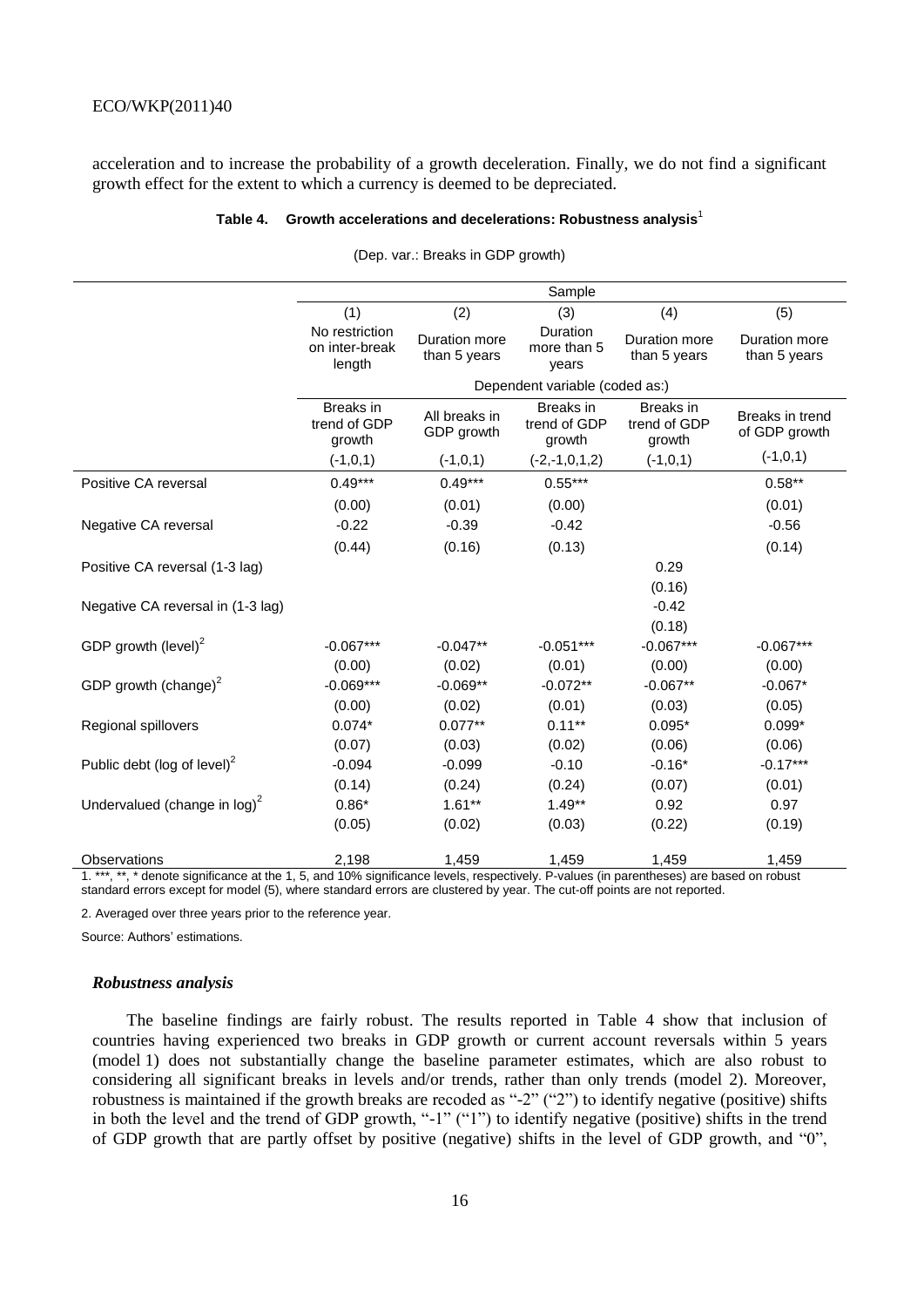otherwise (model 3). However, the growth effect of current account reversals becomes insignificant, if the lag between breaks in GDP growth and current account reversals is increased to up to three years (model 4). Finally, the baseline results are robust to using standard errors clustered by year, which allows for capturing possible correlations in a given year beyond the spillover effects included in the regressions  $(model 5).$ <sup>13</sup>

Among the control variables, it appears that effects of public indebtedness and exchange rate depreciation are not robust across the different model specifications. In particular, unlike the baseline results reported in Table 3, government indebtedness is statistically insignificant, although it remains negatively signed, in three out of five specifications (models 1-3). In addition, the rate of exchange rate depreciation is found to be significant and positively signed in three out of five robustness checks (models 1-3).

#### **5. The role of macroeconomic policy**

#### *Estimating strategy*

Having established that current account reversals are good predictors of growth accelerations and decelerations, we move on to assess how the macroeconomic policy stance prevailing at the time of current account reversals affects the probability of a growth break within two years of occurrence of a reversal. In doing so, we shed additional light on how countries can maximise the growth payoff of a current account improvement by putting in place appropriate macroeconomic policies at the time a reversal takes place. In particular, we focus on the effects of macroeconomic actions over and above those related to the level of public indebtedness and the real exchange rate, which have been shown to affect the likelihood of structural breaks in growth in the previous specifications.

We redefine Equation (1) as follows:

We redefine Equation (1) as follows:  
\n
$$
Y_{it}^{*}(j) = \beta_{1}NFA_{i,t-1}^{+} + \beta_{2}NFA_{i,t-1}^{+} + \beta_{3}P_{ji,t-1} + \beta_{4}NFA_{i,t-1}^{+} * P_{ji,t-1} + \beta_{5}NFA_{i,t-1}^{-} * P_{ji,t-1} + \beta_{6}C_{it} + u_{it},
$$
\n(2)

where  $P_{ji,t-1}$  denotes the average stance of policy *j* (monetary or fiscal) over a three-year period prior to a break in GDP growth, and the other variables are defined as in Equation (1).

We measure the fiscal stance as the budget deficit, defined as the first difference of the log of the gross government debt-to-GDP ratio, averaged over three years prior to a break in GDP growth. Monetary policy is proxied by the discount rate averaged over three years prior to a break in GDP growth.

#### *Main findings*

 $\overline{a}$ 

The results reported in Table 5 show that fiscal policy is by itself a poor predictor of breaks in GDP growth (model 1). Nevertheless, when associated with a current account improvement (model 2), a low budget deficit increases the positive effect of a current account improvement on the probability of a growth acceleration, while leaving the probability of a growth deceleration unchanged. In particular, given that a positive current account reversal occurs, a reduction in budget deficit that would cause the government debt-to-GDP ratio to fall by 10% over three years prior to a growth break increases the probability of an impending growth acceleration by 3.3 percentage points.

<sup>13.</sup> To allow for different types of correlations among the error terms, we experimented with using standard errors clustered by country as well as with multi-way clustering of standard errors by both country and year using the approach developed by Cameron, Gelbach and Miller (2006). The standard errors nevertheless turned out to be very similar in all cases.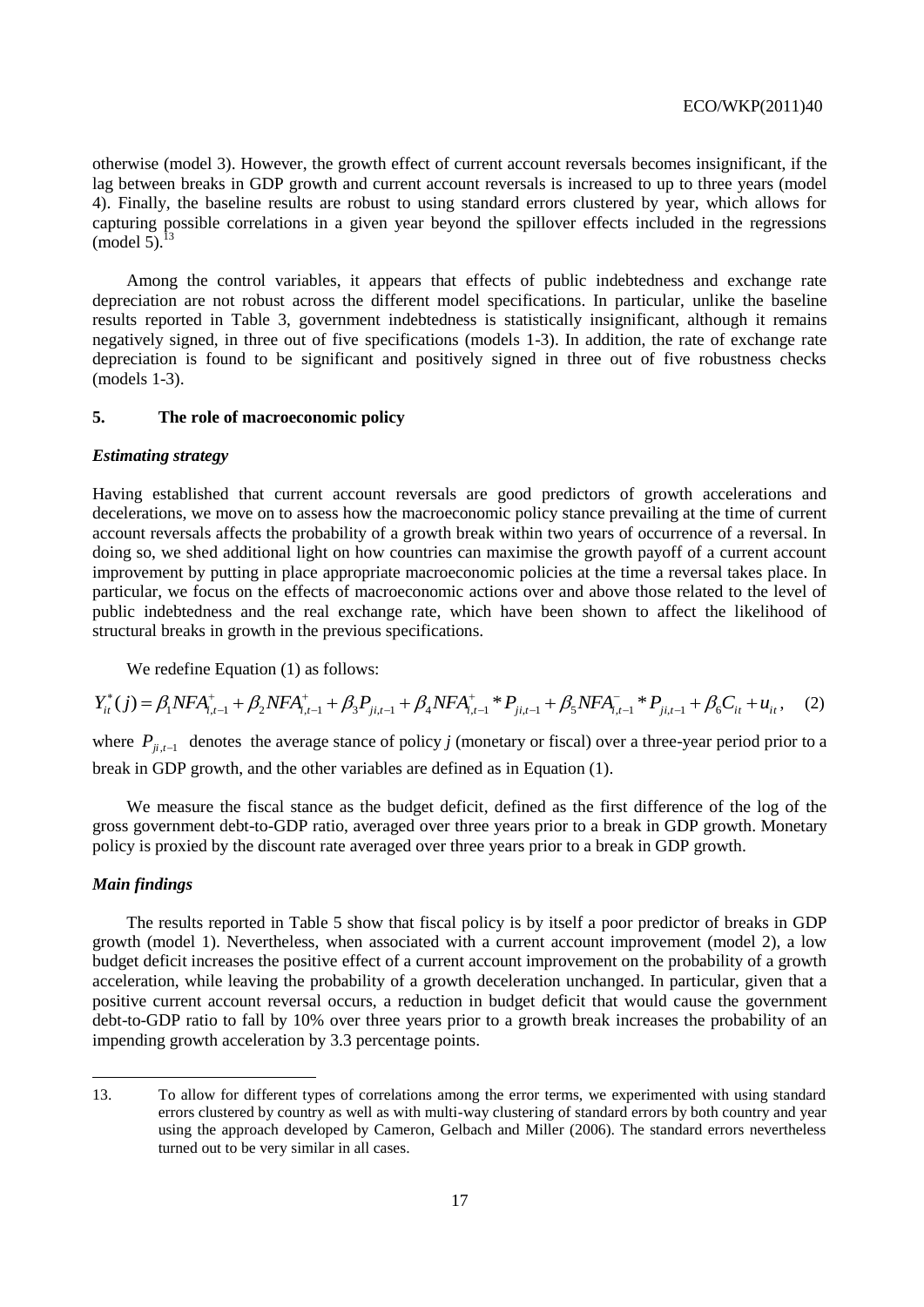Inclusion of the fiscal policy variable in the baseline regressions does not alter the statistical significance of the control variables. The probability of a break in GDP growth continues to be affected by the level and the rate of change of the GDP growth rate, the level of government indebtedness and the presence of regional effects prior to the occurrence of a growth break. The real exchange rate indicator remains statistically insignificant at classical levels. Moreover, the fiscal policy effect is robust to excluding from the regression the level of government indebtedness, which is negatively correlated with the budget balance in our sample (model 3).

|  | Table 5. Growth accelerations and decelerations: Regressions with budget deficit <sup>1</sup> |  |
|--|-----------------------------------------------------------------------------------------------|--|
|--|-----------------------------------------------------------------------------------------------|--|

|                                         | <b>Baseline</b> |             | Marginal effects <sup>2</sup> | Robustness<br>check          |                              |             |
|-----------------------------------------|-----------------|-------------|-------------------------------|------------------------------|------------------------------|-------------|
|                                         | (1)             | (2)         | Type                          | Growth<br>accelera-<br>tions | Growth<br>decelera-<br>tions | (3)         |
| Positive CA reversal                    | $0.61***$       | $0.73***$   | Change from 0 to 1            | $3.00***$                    | $-2.03***$                   | $0.68***$   |
|                                         | (0.00)          | (0.00)      |                               | (0.00)                       | (0.01)                       | (0.00)      |
| Negative CA reversal                    | $-0.58$         | $-0.53$     | Change from 0 to 1            | $-2.16$                      | 1.47                         | $-0.49$     |
|                                         | (0.11)          | (0.19)      |                               | (0.20)                       | (0.18)                       | (0.24)      |
| GDP growth (level) <sup>3</sup>         | $-0.074***$     | $-0.074***$ | At mean                       | $-0.31***$                   | $0.21***$                    | $-0.065***$ |
|                                         | (0.00)          | (0.00)      |                               | (0.00)                       | (0.00)                       | (0.00)      |
| GDP growth (change) <sup>3</sup>        | $-0.069**$      | $-0.070**$  | At mean                       | $-0.29**$                    | $0.20**$                     | $-0.078**$  |
|                                         | (0.02)          | (0.02)      |                               | (0.04)                       | (0.03)                       | (0.01)      |
| Regional spillovers                     | $0.10**$        | $0.11***$   | At mean                       | $0.43**$                     | $-0.29*$                     | $0.11***$   |
|                                         | (0.05)          | (0.05)      |                               | (0.04)                       | (0.05)                       | (0.04)      |
| Public debt (log of level) <sup>3</sup> | $-0.18*$        | $-0.18*$    | At mean                       | $-0.75*$                     | $0.51*$                      |             |
|                                         | (0.06)          | (0.06)      |                               | (0.07)                       | (0.07)                       |             |
| Undervalued (change in<br>$log)^3$      | 1.30            | 1.33        | At mean                       | 5.49                         | $-3.73$                      | 1.09        |
|                                         |                 |             |                               |                              |                              |             |
|                                         | (0.12)          | (0.11)      | No CA reversal,               | (0.12)                       | (0.11)                       | (0.20)      |
| Budget deficit (level) <sup>3</sup>     | $-0.63$         | $-0.36$     | At mean                       | $-1.47$                      | 1.00                         | $-0.17$     |
|                                         | (0.18)          | (0.47)      |                               | (0.46)                       | (0.46)                       | (0.72)      |
| Positive CA reversal*                   |                 |             | Positive CA reversal,         |                              |                              |             |
| Budget deficit (level) <sup>3</sup>     |                 | $-2.14***$  | At mean <sup>4</sup>          | $-33.46*$                    | 22.90                        | $-2.08**$   |
| Negative CA reversal*                   |                 | (0.02)      | Negative CA reversal,         | (0.06)                       | (0.15)                       | (0.02)      |
| Budget deficit (level) <sup>3</sup>     |                 | $-1.92$     | At mean $4$                   | $-2.45$                      | 20.82                        | $-1.97$     |
|                                         |                 | (0.33)      |                               | (0.33)                       | (0.14)                       | (0.35)      |
| <b>Observations</b>                     | 1,426           | 1,426       |                               | 1,426                        | 1,426                        | 1,426       |

Dep. var.: Breaks in GDP growth, coded as (-1,0,1)

1. \*\*\*, \*\*, \* denote significance at the 1, 5, and 10% significance levels, respectively. P-values (in parentheses) are based on robust standard errors. The cut-off points are not reported. The sample excludes countries having experienced two breaks in GDP growth or two current account reversals less than or 5 years apart. The cut-off points are not reported.

2. Refer to changes in percentage points, not in probabilities.

3. Averaged over three years prior to the reference year.

4. Refers to the total marginal effect of the budget deficit, if a corresponding current account reversal occurs.

Source: Authors' estimations.

The estimation results reported in Table 6 show that, as in the case of fiscal policy, monetary policy is by itself a poor predictor of breaks in GDP growth (model 1). However, an increase in the discount rate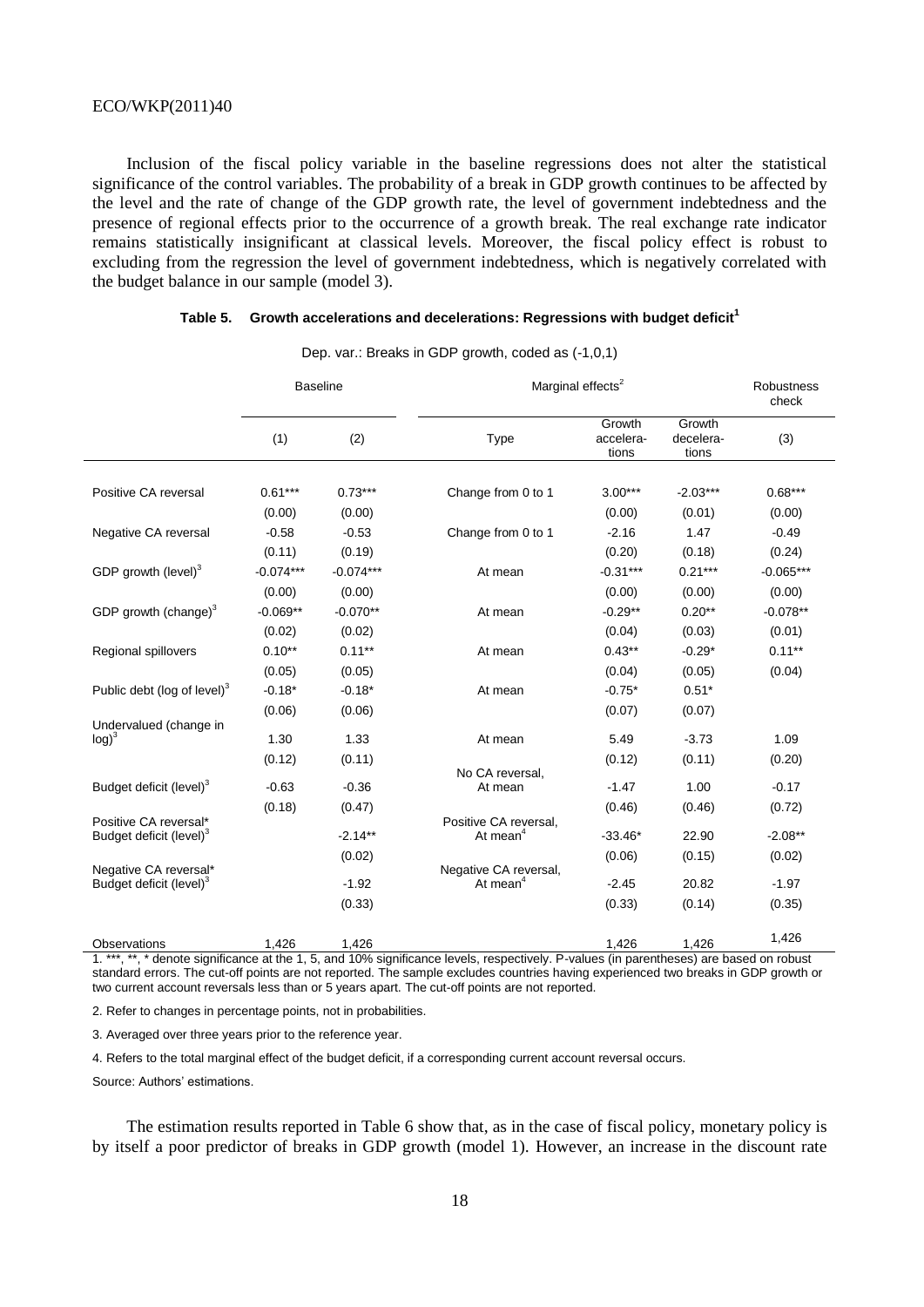0.00 0.00 -0.00015

-0.04 0.04 -0.00012

 $0.01^*$  -0.11 0.0097\*\*

(i.e., a monetary tightening) over a period that includes a current account deterioration raises the probability of a growth acceleration within two years, while having no discernible effect on the probability of a growth deceleration (model 2). The marginal effects associated with the parameter estimates reported in the table suggest that, if the discount rate rose by 10 percentage points over three years prior to a growth break, the probability of a growth acceleration would rise by 0.1 percentage points.

|  | Table 6. Growth accelerations and decelerations: Regressions with discount rate <sup>1</sup> |
|--|----------------------------------------------------------------------------------------------|
|--|----------------------------------------------------------------------------------------------|

|                                         | <b>Baseline</b> |             | Marginal effects <sup>2</sup> | Robustness<br>check          |                              |             |
|-----------------------------------------|-----------------|-------------|-------------------------------|------------------------------|------------------------------|-------------|
|                                         | (1)             | (2)         | Type                          | Growth<br>accele-<br>rations | Growth<br>decele-<br>rations | (3)         |
| Positive CA reversal                    | $0.43*$         | $0.49*$     | Change from 0 to 1            | $2.03**$                     | $-1.26*$                     | $0.43*$     |
|                                         | (0.08)          | (0.05)      |                               | (0.04)                       | (0.09)                       | (0.08)      |
| Negative CA reversal                    | $-0.74**$       | $-0.89***$  | Change from 0 to 1            | $-3.69**$                    | $2.30**$                     | $-0.83**$   |
|                                         | (0.01)          | (0.01)      |                               | (0.02)                       | (0.01)                       | (0.01)      |
| GDP growth (level) <sup>3</sup>         | $-0.074***$     | $-0.076***$ | At mean                       | $-3.14***$                   | $0.20**$                     | $-0.072***$ |
|                                         | (0.00)          | (0.00)      |                               | (0.00)                       | (0.01)                       | (0.00)      |
| GDP growth (change) <sup>3</sup>        | $-0.061$        | $-0.062$    | At mean                       | $-0.26$                      | 0.16                         | $-0.060$    |
|                                         | (0.11)          | (0.11)      |                               | (0.13)                       | (0.13)                       | (0.11)      |
| Regional spillovers                     | $0.098*$        | $0.099*$    | At mean                       | $0.41*$                      | $-0.26*$                     | $0.098*$    |
|                                         | (0.09)          | (0.08)      |                               | (0.08)                       | (0.10)                       | (0.09)      |
| Public debt (log of level) <sup>3</sup> | $-0.24**$       | $-0.24**$   | At mean                       | $-0.99**$                    | $0.62**$                     | $-0.21**$   |
|                                         | (0.02)          | (0.02)      |                               | (0.03)                       | (0.03)                       | (0.02)      |

 $1.63^*$   $1.66^*$  At mean  $6.91^*$   $-4.30^*$ (0.06) (0.06) (0.07) (0.09)

> No CA reversal, At mean $4$

Positive CA reversal, At mean<sup>4</sup>

Negative CA reversal, At mean<sup>4</sup>

 $(0.89)$   $(0.94)$   $(0.86)$ 

 $(0.74)$  (0.73)  $(0.73)$  (0.73)  $(0.99)$ 

 $(0.04)$  (0.04) (0.06) (0.23) (0.04)

Dep. var.: Breaks in GDP growth, coded as (-1,0,1)

Observations 1,103 1,103 1,103 1,103 1,133 1. \*\*\*, \*\*, \* denote significance at the 1, 5, and 10% significance levels, respectively. P-values (in parentheses) are based on robust standard. The cut-off points are not reported. The sample excludes countries having experienced two breaks in GDP growth or two current account reversals less than or 5 years apart. The cut-off points are not reported.

2. Refer to changes in percentage points, not in probabilities.

0.00012 0.000070

-0.0040

0.010\*\*

3. Averaged over three years prior to the reference year.

4. Refers to the total marginal effect of the discount rate, if a corresponding current account reversal occurs.

Source: Authors' estimations.

 $log)^3$ 

Discount rate<sup>3</sup>

Positive CA reversal\* Discount rate<sup>3</sup>

Negative CA reversal<sup>\*</sup> Discount rate<sup>3</sup>

Undervalued (change in

Inclusion of the monetary policy variable in the baseline regressions does not alter the statistical significance of the control variables. The probability of a break in trend GDP growth continues to be affected by the rate of GDP growth, the level of government indebtedness and the presence of regional effects prior to the occurrence of a growth break. However, the rate of change in the GDP growth rate prior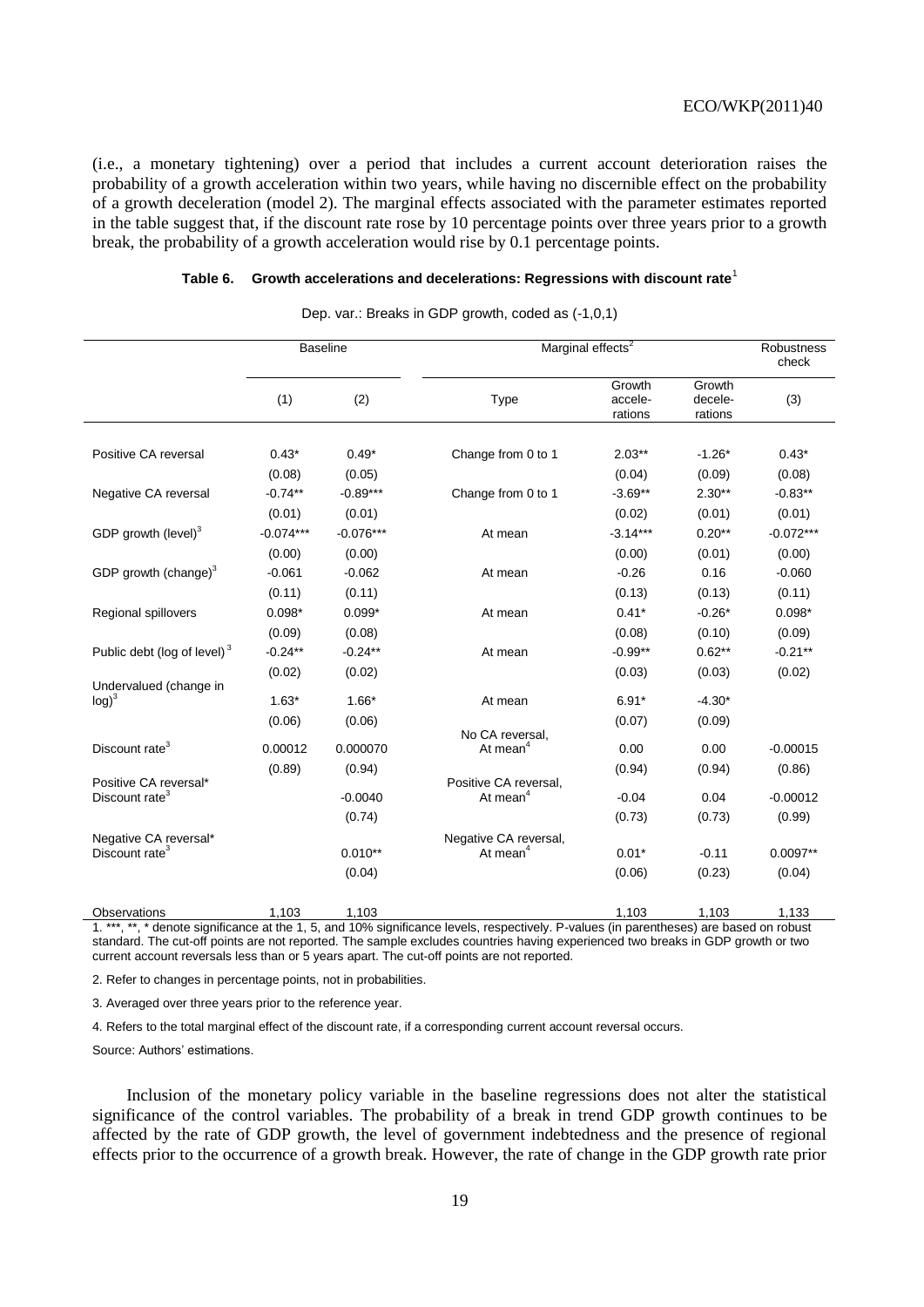to a growth break loses significance and the real exchange rate indicator becomes significant, a finding that is related to the sample change, rather than the inclusion of the discount rate. The effect of monetary policy is nevertheless robust to excluding the rate of real exchange rate depreciation, which is positively correlated with the discount rate (model 3).

#### *Discussion*

Our findings suggest that, if deployed appropriately, macroeconomic policy can maximise the longerterm payoff of current account reversals. In particular, a macroeconomic policy stance that has the potential for improving external positions – such as a fiscal tightening when external positions improve or a monetary tightening when external positions deteriorate – are likely to enhance the trend growth payoff of improvements in external positions.

In the case of fiscal policy, the growth dividend of a current account improvement is increased considerably if government finances are strengthened at the same time. As for monetary policy, by reducing absorption when external positions deteriorate, a monetary tightening makes a pick-up in trend growth more likely within two years of occurrence of a current account reversal. Moreover, the growth payoff of fiscal policy is stronger than that of monetary policy: the estimated marginal effect of a monetary tightening when the current account deteriorates on the probability of a break in trend growth is far weaker than that of a fiscal tightening when the current account improves. Given this stronger effect, it would be interesting to assess in greater detail the growth payoffs of different mixes of revenue and expenditure instruments used to strengthen the budget balance in association with a current account improvement. Unfortunately, data on revenue and expenditure aggregates are currently available for only a small subsample of countries.

The long-term growth dividend of fiscal policy may be affected by cross-border externalities. In particular, a fiscal tightening in association with a current account improvement in one country, which raises the probability of a subsequent growth acceleration in that country, may also depend on the stance of fiscal policy elsewhere. Through trade and investment linkages, fiscal policy affects activity at least in the short term not only at home but also abroad. It is nevertheless difficult to disentangle empirically the effects of fiscal action abroad on the probability of current account reversals in neighbouring countries, which is used as a measure of regional spillover effects in the regressions, and on the fiscal stance of the reference country, which affects the probability of a impending growth acceleration.

Interestingly, the results are asymmetrical for growth accelerations and decelerations. In particular, appropriate fiscal or monetary policy actions that could lift the probability of a trend growth acceleration have no discernible effect on the probability of decelerations. Another type of asymmetry in the findings is related to current account improvements an d deteriorations. In this case, fiscal policy raises the probability of a growth acceleration when it contributes to an improvement in external positions (through lower deficits) but not when it prevents external positions from deteriorating further. As for monetary policy, the estimated trend growth payoff arises when a monetary tightening contributes to preventing current account deteriorations, but not when it enhances improvements in external positions.

The findings also shed light on the role of pro-growth structural policies. Such reforms can correct the distortions that not only hold back potential growth but also prevent countries from making the most of capital inflows as a source of finance. A case in point is those pro-competition reforms in financial and product market regulations, for example, that could facilitate – and/or remove obstacle to – the allocation of capital inflows to high- rather than low-productivity activities. Policy action to this end would ensure that an accumulation of net foreign liabilities would bolster the growth dividend of increased financing. In turn, on the basis of our baseline results, policies that remove impediments to outward foreign investment, which would be consistent with an accumulation of net foreign assets, would be growth-friendly at home.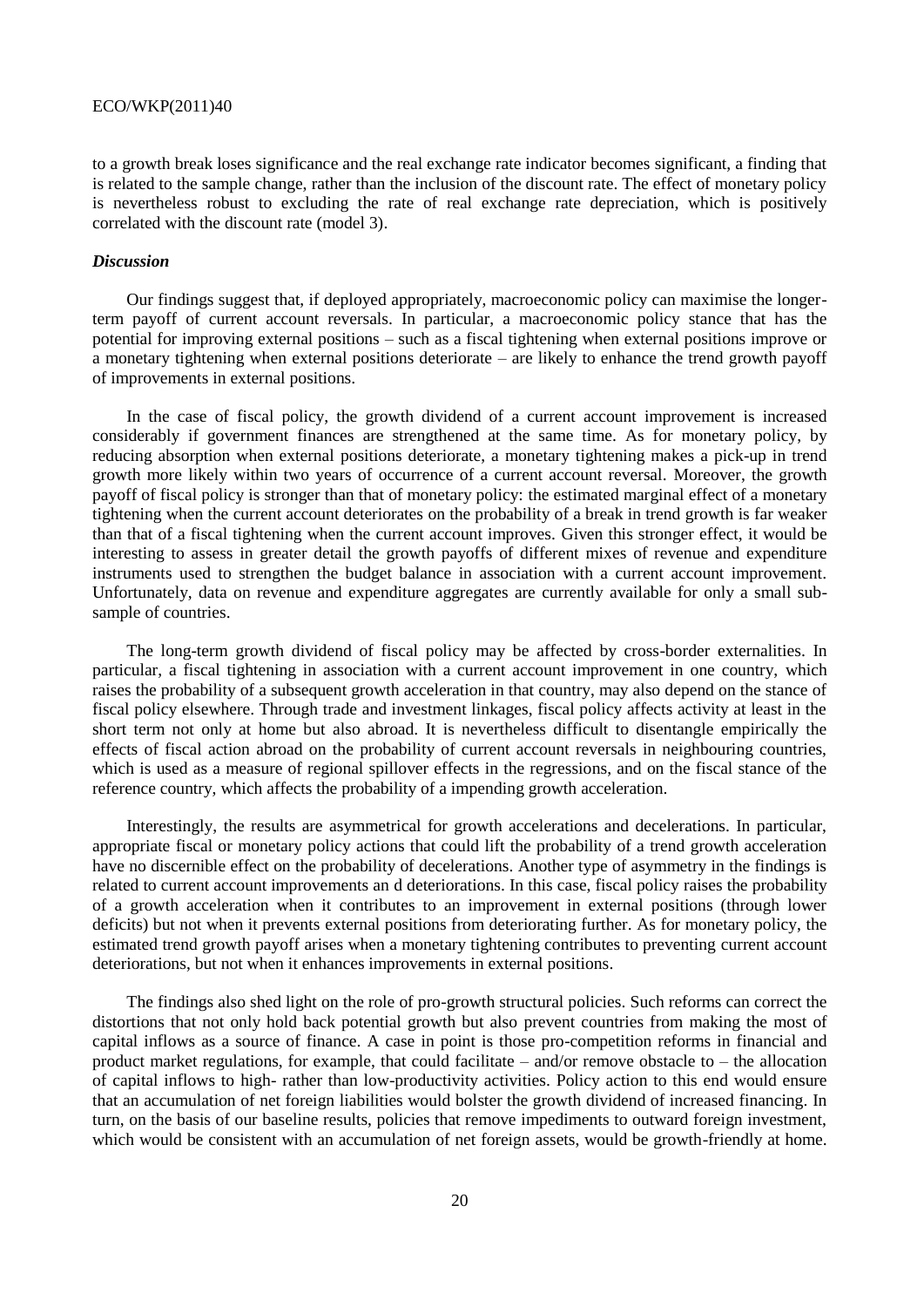The joint effects of structural policy on long-term growth and on external positions are nevertheless difficult to disentangle and, as a result, structural policy indicators have been omitted from the set of controls. Dealing with such effects remains an important topic for future research.

#### **6. Conclusions**

This paper's main finding is that improvements in a country's external position increase the probability of a subsequent sustained pick-up in trend GDP growth. We also find that deteriorations in external positions make impending growth accelerations less likely, while leaving the probability of a growth deceleration unchanged. These results contribute to a growing empirical literature on the growth implications of current account reversals, which nevertheless tends to focus on short-run, rather than longterm, effects. Several channels through which current account improvements/deteriorations may affect trend GDP growth are discussed, including those related to the availability of financing for growthenhancing activities and the allocation of resources among sectors with different productivities. Our empirical results are consistent with several of those explanations, but they do not necessarily point to a specific one.

Policy also matters. The growth effects of a current account reversal can be amplified by concomitant macroeconomic policy actions that strengthen external positions. This is the case, for example, of a fiscal consolidation when external positions improve and a monetary tightening when external positions deteriorate. These findings are instructive, because they shed light on how appropriate macroeconomic policies can maximise the growth payoffs of current account reversals. Our results also suggest that structural reforms that remove impediments to the allocation of capital to growth-enhancing activities would allow countries to reap the full benefits of capital inflows as a source of growth financing.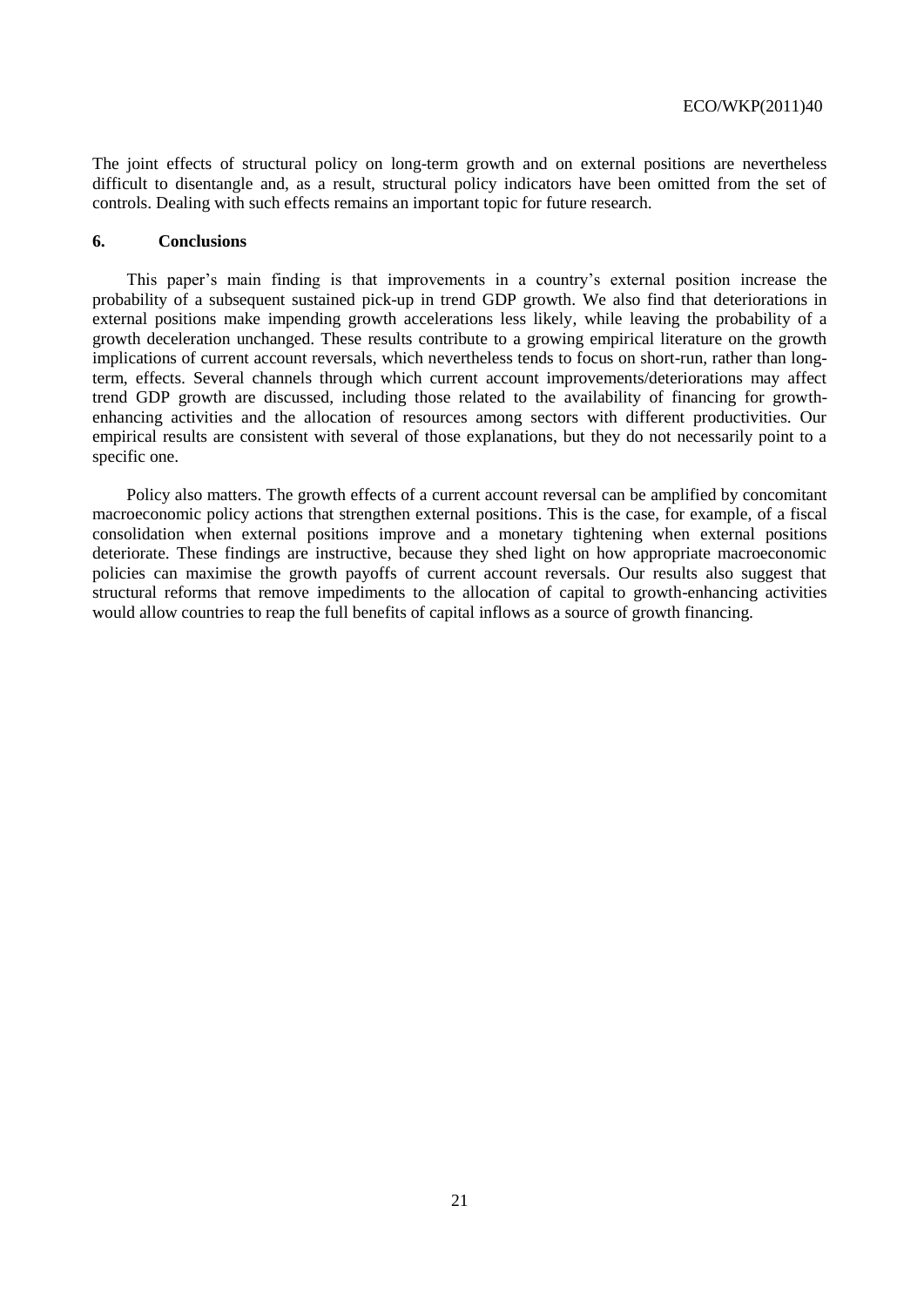#### **BIBLIOGRAPHY**

- Abbas, S.A., et al. (2010), "A Historical Public Debt Database", *IMF Working Paper*, No. 10/245, International Monetary Fund, Washington, D.C.
- Aghion, Comin and Howitt (2006),"When Does Domestic Saving Matter for Economic Growth?", *NBER Working Papers*, No. 12275, National Bureau of Economic Research, Cambridge, MA.
- Aizenman, J., B. Pinto and A. Radziwill (2004), "Sources for Financing Domestic Capital: Is Foreign Saving a Viable Option for Developing Countries?", *NBER Working Papers*, No. 10624, National Bureau of Economic Research, Cambridge, MA.
- Assmann, C. and J. Boysen-Hogrefe (2010), "Analysis of Current Account Reversals via Regime Switching Models", *Economic Change and Restructuring*, Vol. 43, pp. 21-43.
- Bai J. and P. Perron (2003), "Estimating and Testing Linear Models with Multiple Structural Changes", *Econometrica*, Vol. 66, pp. 47-78.
- Bagnai, A. and S. Manzocchi (1999), "Current-Account Reversals in Developing Countries: The Role of Fundamentals", *Open Economies Review*, Vol. 10, pp. 143-63.
- Ben-David, D. and D.H. Papell (1998), "Slowdowns and Meltdowns: Postwar Growth Evidence from 74 Countries", *Review of Economics and Statistics*, Vol. 80, pp. 561-71.
- Calvo, A.G. (1998), "Capital Flows and Capital-Market Crises: The Simple Economics of Sudden Stops", *Journal of Applied Economics*, Vol. 1, pp. 35-54.
- Calvo, A.G. (2000), "Balance-of-Payments Crises in Emerging Markets, Large Capital Inflows and Sovereign Governments", in P. Krugman (ed.), *Currency Crises*, University of Chicago Press, Chicago, IL.
- Cameron, A.C., J.B. Gelbach and D.L. Miller (2006), "Robust Inference with Multi-way Clustering ", *NBER Technical Working Paper*, No. 327, National Bureau of Economic research, Cambridge, MA.
- Caner, M., T. Grennes and F. Koehler-Geib (2010), *"*Finding the Tipping Point When Sovereign Debt Turns Bad", *World Bank Policy Research Working Paper*, No. 5391, The World Bank, Washington, D.C.
- Checherita, C. and P. Rother (2010), "The Impact of High and Growing Government Debt on Economic Growth: An Empirical Investigation for the Euro Area", *ECB Working Paper*, No. 1237, European Central Bank, Frankfurt.
- Croke, H., S. Kamin and S. Leduc (2006), "An Assessment of the Disorderly Adjustment Hypothesis for Industrial Economies", *International Finance*, Vol. 9, pp. 37-61.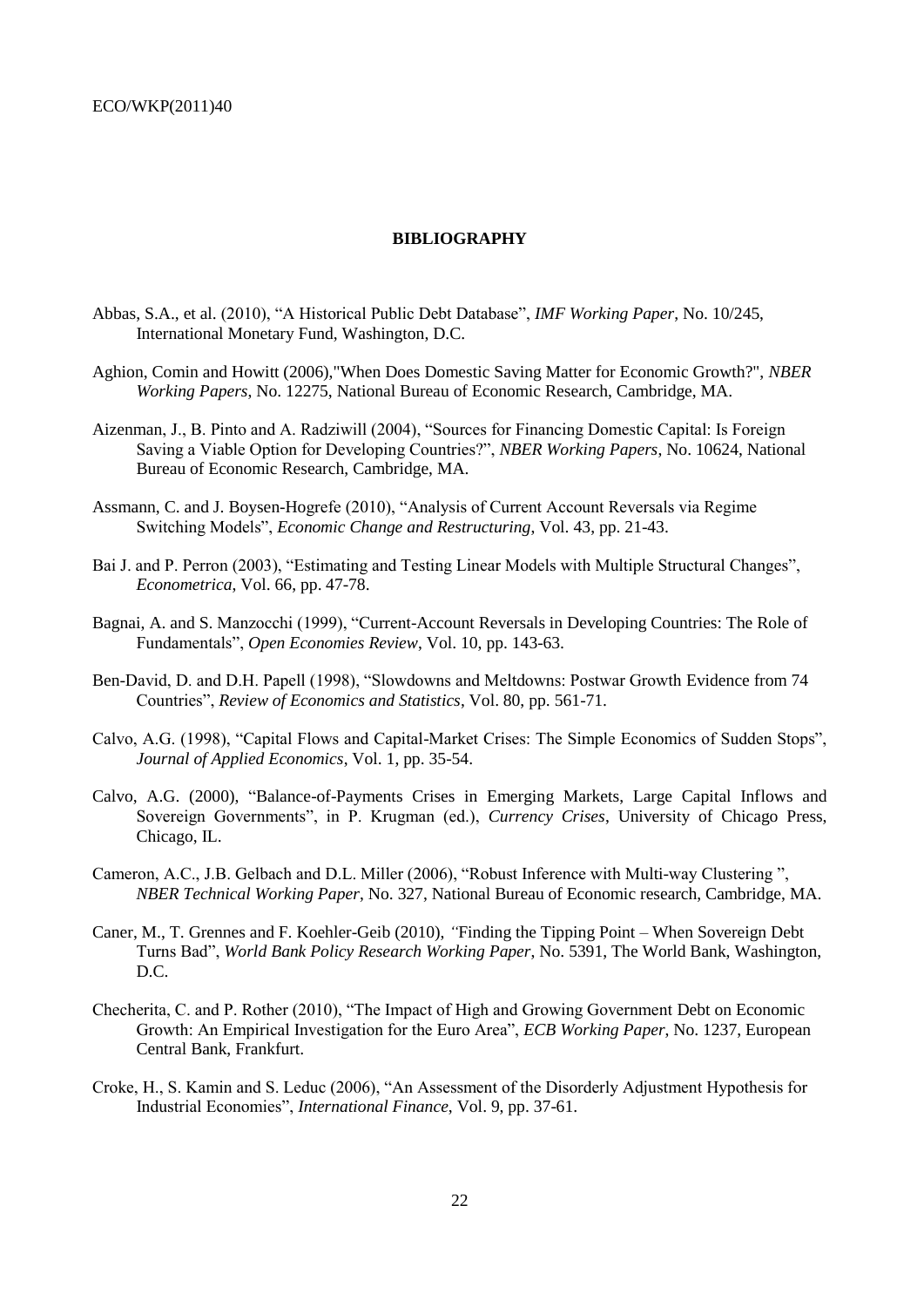- Debelle, G. and G. Galati (2007), "Current Account Adjustment and Capital Flows", *Review of International Economics*, Vol. 15, pp. 989–1013.
- de Mello, L., P.C. Padoan and L. Rousová (2010), "Are Global Imbalances Sustainable? Shedding Further Light on the Causes of Current Account Reversals", *Economics Department Working Paper*, No. 813, OECD, Paris.
- Edwards, S. (2005), "Capital Controls, Sudden Stops and Current Account Reversals", *NBER Working Paper*, No. 11170, National Bureau of Economic research, Cambridge, MA.
- Eichengreen, B. and M. Adalet (2005), "Current Account Reversals: Always a Problem?", *NBER Working Paper*, No. 11634, NBER, Cambridge, MA.
- Eichengreen, B., D. Park and K.Shin (2011), "When Fast Growing Economies Slow Down: Evidence and Implications for China", *NBER Working Paper*, No. 16919, NBER, Cambridge, MA.
- Freund, C. (2005), "Current Account Adjustment in Industrial Countries", *Journal of International Money and Finance*, Vol. 24, pp. 1278-98.
- Freund, C. and F. Warnock (2005), "Current Account Deficits in Industrial Countries: The Bigger They are, the Harder They Fall?", *NBER Working Paper*, No. 11823, National Bureau of Economic Research, Cambridge, MA.
- Gourinchas, P.-O. and O. Jeanne (2007). "Capital Flows to Developing Countries: The Allocation Puzzle", *NBER Working Paper*, No. 13602, National Bureau of Economic Research, Cambridge, MA.
- Grossman, G.M. and E. Helpman (1991), *Innovation and Growth in the Global Economy*, MIT Press Cambridge, MA.
- Hausmann, R., L. Pritchett and D. Rodrik (2005), "Growth Accelerations", *Journal of Economic Growth*, Vol. 10, pp. 303-29.
- Hutchinson, M. and I. Noy (2002), "Output Costs of Currency and Balance of Payments Crisis in Emerging Markets", *Comparative Economic Studies*, Vol. 44, pp. 27-44.
- Jerzmanowski, M. (2006), "Empirics of Hills, Plateaus, Mountains and Plains: A Markov-Switching Approach to Growth", *Journal of Development Economics*, Vol. 81, pp. 357-85.
- Jones, B.F. and B.A. Olken (2008), "The Anatomy of Start-Stop Growth", *Review of Economics and Statistics*, Vol. 90, pp. 582-87.
- Jong-A-Pin, R. and J. de Haan (2008), "Growth Accelerations and Regime Changes: A Correction", *Economic Journal Watch*, Vol. 5, pp. 51-8.
- Kose, M.A., C. Otrok and C.H. Whiteman (2003), "International Business Cycles: World, Region and Country-Specific Factors", *American Economic Review*, Vol. 93, pp. 1216-39.
- Kumar, M. S. and J. Woo (2010), "Public Debt and Growth", *IMF Working Paper*, No. 10/174, International Monetary Fund, Washington, D.C.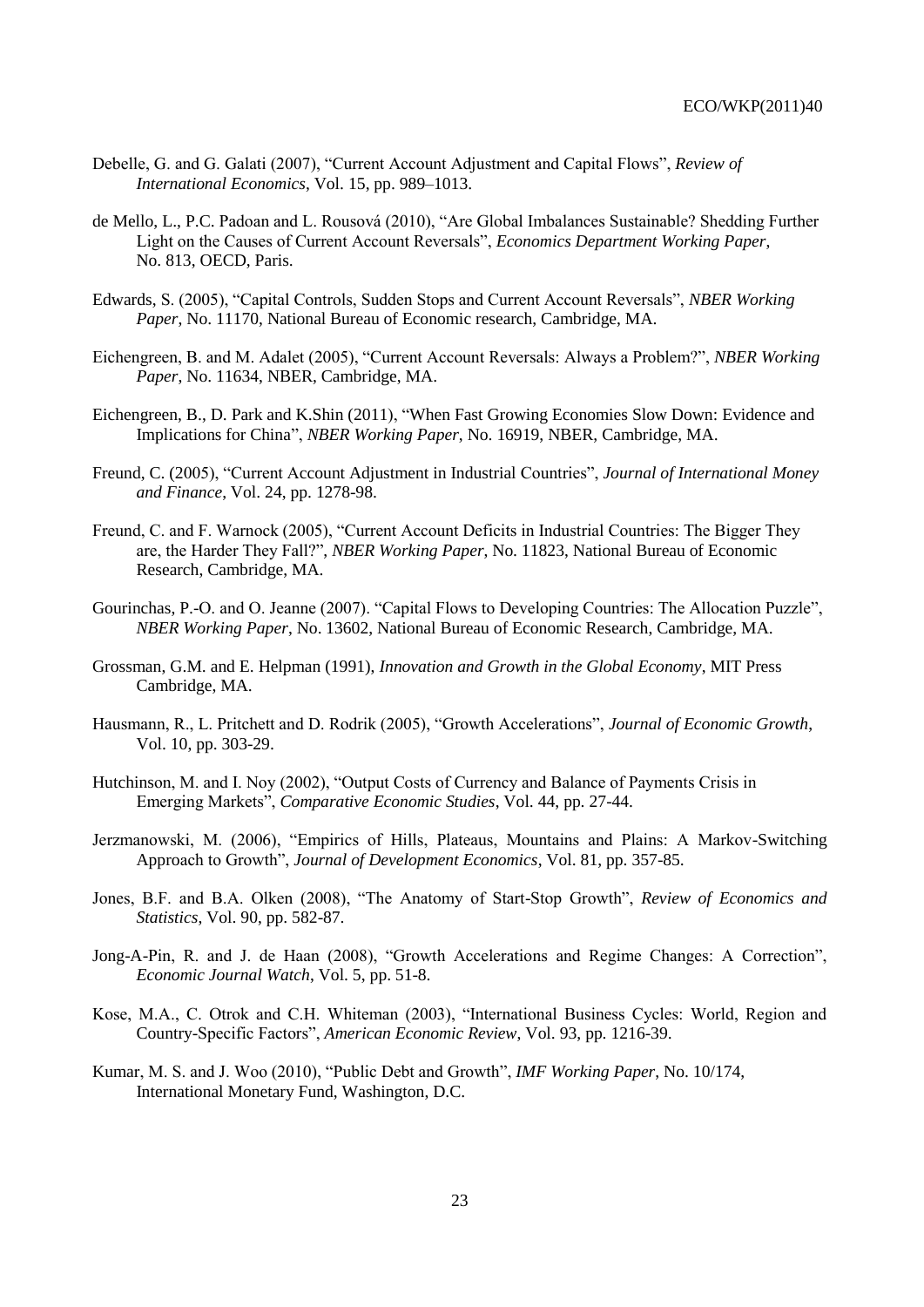- Lane, P.R. and G.M. Milesi-Ferretti (2007), "The External Wealth of Nations Mark II: Revised and Extended Estimates of Foreign Assets and Liabilities, 1970-2004", *Journal of International Economics*, Vol. 73, pp. 223-50.
- Lee, J. and M.C. Strazicich (1999), "Minimum LM Unit Root Test", *Faculty Research Paper*, No. 9932, Department of Economics, University of Central Florida, Orlando, FL.
- Lee, J. and M.C. Strazicich (2003), "Minimum Lagrange Multiplier Unity Root Test with Two Structural Breaks", *Review of Economics and Statistics*, Vol. 85, pp. 1082-89.
- Liesenfeld, R., G.V. Moura and J.-F. Richard (2007), "Dynamic Panel Probit Models for Current Account Reversals and their Efficient Estimation", *Economics Working Paper*, No. 2007-11, Department of Economics, Christian-Albrechts University, Kiel.
- Melitz, M.J. (2003), "The Impact of Trade on Intra-industry Reallocations and Aggregate Industry Productivity", *Econometrica*, Vol. 71, pp. 1695-1725.
- Milesi-Ferretti, G.M. and A. Razin (1998), "Sharp Reductions in Current Account Deficits: An Empirical Investigation", *European Economic Review*, Vol. 42, pp. 897-908.
- Milesi-Ferretti, G.M. and A. Razin (2000), "Current Account Reversals and Currency Crises, Empirical Regularities", in P. Krugman (ed.), *Currency Crises*, University of Chicago Press, Chicago, IL.
- Paap, R., P.H. Franses, D. van Dijk (2005), "Does Africa Grow Slower than Asia, Latin America and the Middle East? Evidence from a New Data-Based Classification Method", *Journal of Development Economics*, Vol. 77, pp. 553-70.
- Prasad, E.S., R.G. Rajan and A. Subramanian (2007): "Foreign Capital and Economic Growth," *Brookings Papers on Economic Activity*, Vol. 38, pp. 153-230.
- Reinhart, C. M. and K. S. Rogoff (2010), "Growth in a Time of Debt", *American Economic Review*, Vol. 100 (2), pp. 573-78.
- Rivera-Batiz, L.A. and P. M. Romer (1991), "Economic Integration and Endogenous Growth", *Quarterly Journal of Economics,* Vol. 106, pp. 531-55.
- Rodrik, D. (2008), "The Real Exchange Rate and Economic Growth", unpublished manuscript, John F. Kennedy School f Government, Harvard University, Cambridge, MA.
- Sandri, D. (2010), "Growth and Capital Flows with Risky Entrepreneurship", *IMF Working Paper*, No. 10/37, International Monetary Fund, Washington, D.C.
- Xu, G. (2011), "Growth Accelerations Revisited", *Economic Journal Watch*, Vol. 8, pp. 39-56.
- Zivot, E. and D.W.K. Andrews (1992), "Further Evidence on the Great Crash, the Oil-Price Shock and the Unit Root Hypothesis", *Journal of Business and Economic Statistics*, Vol. 10, pp. 251-70.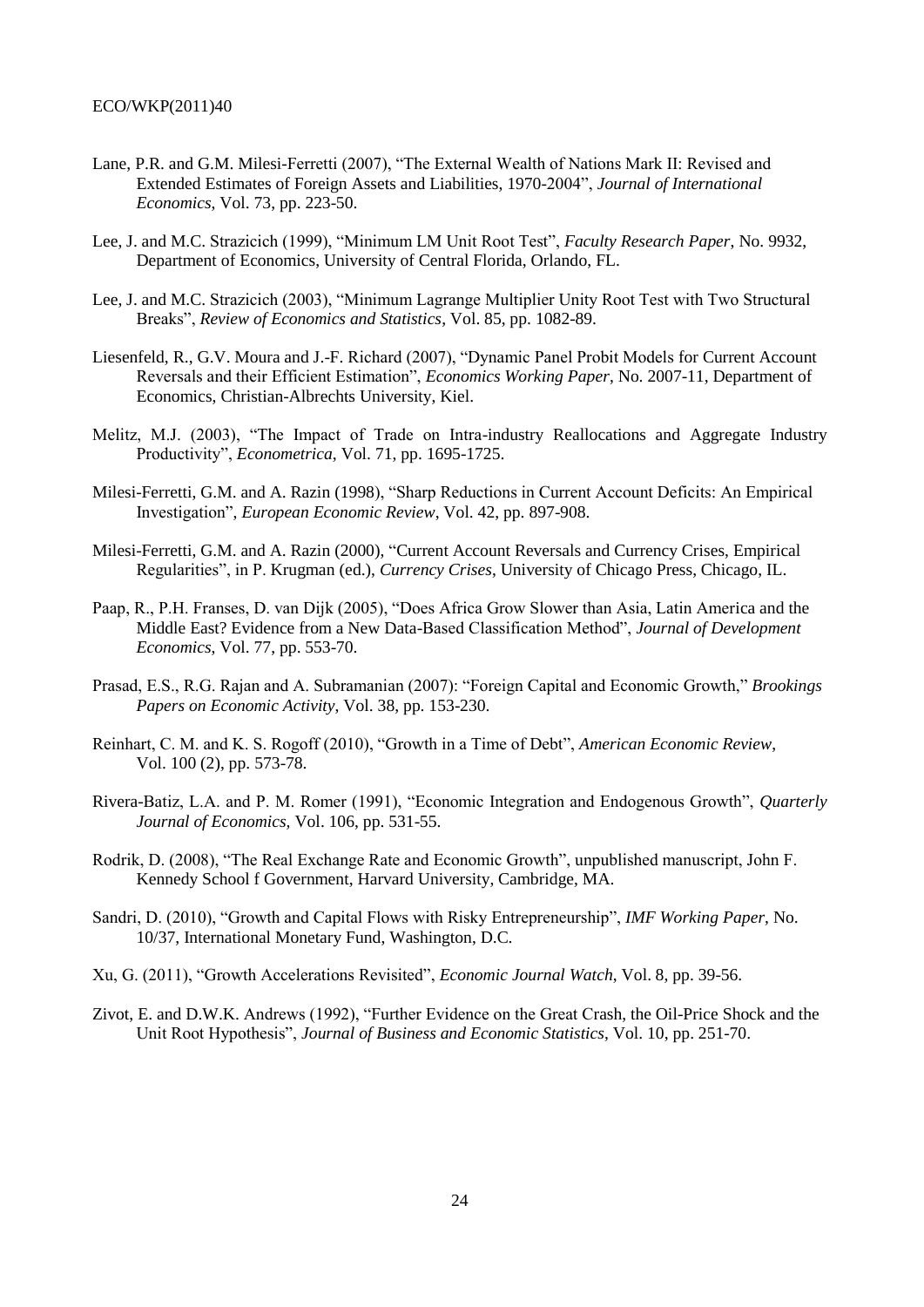|                          | Current account reversals <sup>1</sup>  |              |                                 | Breaks in GDP growth <sup>1</sup>       |              |                                 |  |
|--------------------------|-----------------------------------------|--------------|---------------------------------|-----------------------------------------|--------------|---------------------------------|--|
|                          | <b>Two breaks</b><br>(level, trend) $2$ |              | One break<br>(level, trend) $2$ | <b>Two breaks</b><br>(level, trend) $2$ |              | One break<br>(level, trend) $2$ |  |
| Algeria                  | 1978 (n,s)                              | 1995 (s,s)   |                                 | 1974 (n,s)                              | 1993 (n,n)   | 1974 (n,s)                      |  |
| Andorra                  |                                         |              |                                 | 1974 (s,n)                              | 1999 (s,s)   |                                 |  |
| Argentina                | 1998 (n,n)                              | $2002$ (s,s) | 2001 (s,s)                      | 1990 (s,n)                              | 2000 (n,s)   |                                 |  |
| Australia                | 1995 (s,s)                              | 2002 (s,n)   |                                 | 1984 (n,s)                              | 1992 (s,n)   |                                 |  |
| Austria                  | 1981 (s,n)                              | 1987 (s,n)   |                                 | 1980 (s,s)                              | 1991 (n,s)   |                                 |  |
| Bahamas, The             |                                         |              |                                 | 1978 (s,s)                              | 1984 (s,s)   |                                 |  |
| Bahrain                  | 1981 (s,s)                              | 2000 (n,n)   | 2003(n,n)                       |                                         |              |                                 |  |
| Bangladesh               |                                         |              |                                 | 1976 (s,n)                              | 1980 (s,s)   |                                 |  |
| Belgium                  | 1979 (s,s)                              | 1999 (s,s)   |                                 | 1982 (n,n)                              | 1990 (n,s)   | 1983 (n,n)                      |  |
| <b>Belize</b>            |                                         |              |                                 | 1982 (s,n)                              | 1993 (s,n)   |                                 |  |
| Benin                    | 1989 (s,n)                              | $2003$ (s,s) |                                 | 1978 (s,n)                              | 1989 (s,n)   |                                 |  |
| Bermuda                  |                                         |              |                                 | 1980 (n,n)                              | 1988 (n,s)   | 1980 (s,n)                      |  |
| <b>Bolivia</b>           | 1987 (s,n)                              | 1997 (s,s)   |                                 | 1978 (n,s)                              | 1985 (s,s)   |                                 |  |
| <b>Botswana</b>          |                                         |              |                                 | 1977 (n,s)                              | 1995 (n,s)   |                                 |  |
| <b>Brazil</b>            | 1982 (s,n)                              | 1999 (n,s)   |                                 | 1983(s,n)                               | 1986 (n,s)   |                                 |  |
| <b>Burkina Faso</b>      |                                         |              |                                 | 1974 (s,s)                              | 1994 (n,n)   |                                 |  |
| Burundi                  | 1978 (n,s)                              | 1994 (n,s)   |                                 | 1977 (s,s)                              | 1992 (s,s)   |                                 |  |
| Cameroon                 | 1978 (s,s)                              | 1991 (s,s)   |                                 | 1986 (n,s)                              | 1995 (n,s)   |                                 |  |
| Canada                   | 1990 (n,s)                              | $2001$ (s,n) |                                 | 1983 (s,n)                              | 1992 (n,s)   |                                 |  |
| Central African Rep.     | 2000(s,s)                               | 2003(n,s)    |                                 | 1993 (n,n)                              | $2002$ (s,s) | 2001(n,n)                       |  |
| Chad                     | 1978 (s,n)                              | 2000 (n,s)   |                                 | 1991 (n,s)                              | $2003$ (s,s) |                                 |  |
| Chile                    | 1978 (n,n)                              | 1990 (s,n)   | 1999 (n,n)                      | 1976 (n,s)                              | 1983 (s,n)   |                                 |  |
| China                    |                                         |              |                                 | 1975 (s,s)                              | 1987 (n,s)   |                                 |  |
| Colombia                 |                                         |              |                                 | 1983 (n,n)                              | 1997 (n,n)   | 1997 (n,n)                      |  |
| Congo, Dem. Rep. of      | 1984 (n,n)                              | 2000(s,s)    | 1997 (s,s)                      | 1978 (n,s)                              | 1989 (n,s)   |                                 |  |
| Congo, Republic of       | 1986 (s,s)                              | 2002 (n,s)   |                                 | 1977 (s,s)                              | 1985(s,s)    |                                 |  |
| Costa Rica               | 1982 (s,s)                              | 1991 (n,s)   |                                 | 1979 (n,s)                              | 1983(n,n)    | 1985 (s,n)                      |  |
| Côte d'Ivoire            | 1992 (s,s)                              | 1995 (n,s)   |                                 | 1978 (n,n)                              | 1995 (n,n)   | 1978 (s,n)                      |  |
| Denmark                  | 1983 (s,s)                              | 1989 (s,s)   |                                 | 1974 (s,s)                              | 1987 (n,s)   |                                 |  |
| Dominican Republic       | 1997 (n,s)                              | $2003$ (s,s) |                                 | 1988 (s,s)                              | 2000(n,n)    | 1988 (s,n)                      |  |
| Ecuador                  | 1977 (n,n)                              | 1985 (n,s)   | 1978 (s,s)                      | 1982 (s,s)                              | 1999 (s,s)   |                                 |  |
| Egypt                    | 1976 (s,s)                              | 1993 (n,s)   |                                 | 1980 (s,n)                              | 1984 (s,s)   |                                 |  |
| El Salvador              | 1982 (n,n)                              | 1994 (n,s)   | 1994 (n,n)                      | 1978 (s,s)                              | 1992 (n,s)   |                                 |  |
| <b>Equatorial Guinea</b> | 1981 (s,s)                              | 1996 (s,s)   |                                 |                                         |              |                                 |  |
| Ethiopia                 | 1989 (s,s)                              | 1998 (n,s)   |                                 |                                         |              |                                 |  |
| Fiji                     |                                         |              |                                 | 1975 (n,s)                              | 1982 (s,s)   |                                 |  |
| Finland                  | 1997 (n,s)                              | $2000$ (s,n) |                                 | 1988 (s,s)                              | 1994 (n,s)   |                                 |  |
| France                   | $1993$ (s,s)                            | 1996 (s,s)   |                                 | 1984 (n,s)                              | 1990 (n,n)   | 1985 (n,n)                      |  |
| Gabon                    | 1978 (s,s)                              | 1986 (s,s)   |                                 | 1975 (s,s)                              | 1980 (n,s)   |                                 |  |
| Gambia, The              | 1981 (n,s)                              | 1997 (n,s)   |                                 | 1975 (n,s)                              | 2003 (n,s)   |                                 |  |
| Georgia                  |                                         |              |                                 | 1990 (s,s)                              | 1994 (n,s)   |                                 |  |

#### **Appendix 1. The chronologies of current account reversals and breaks in GDP growth**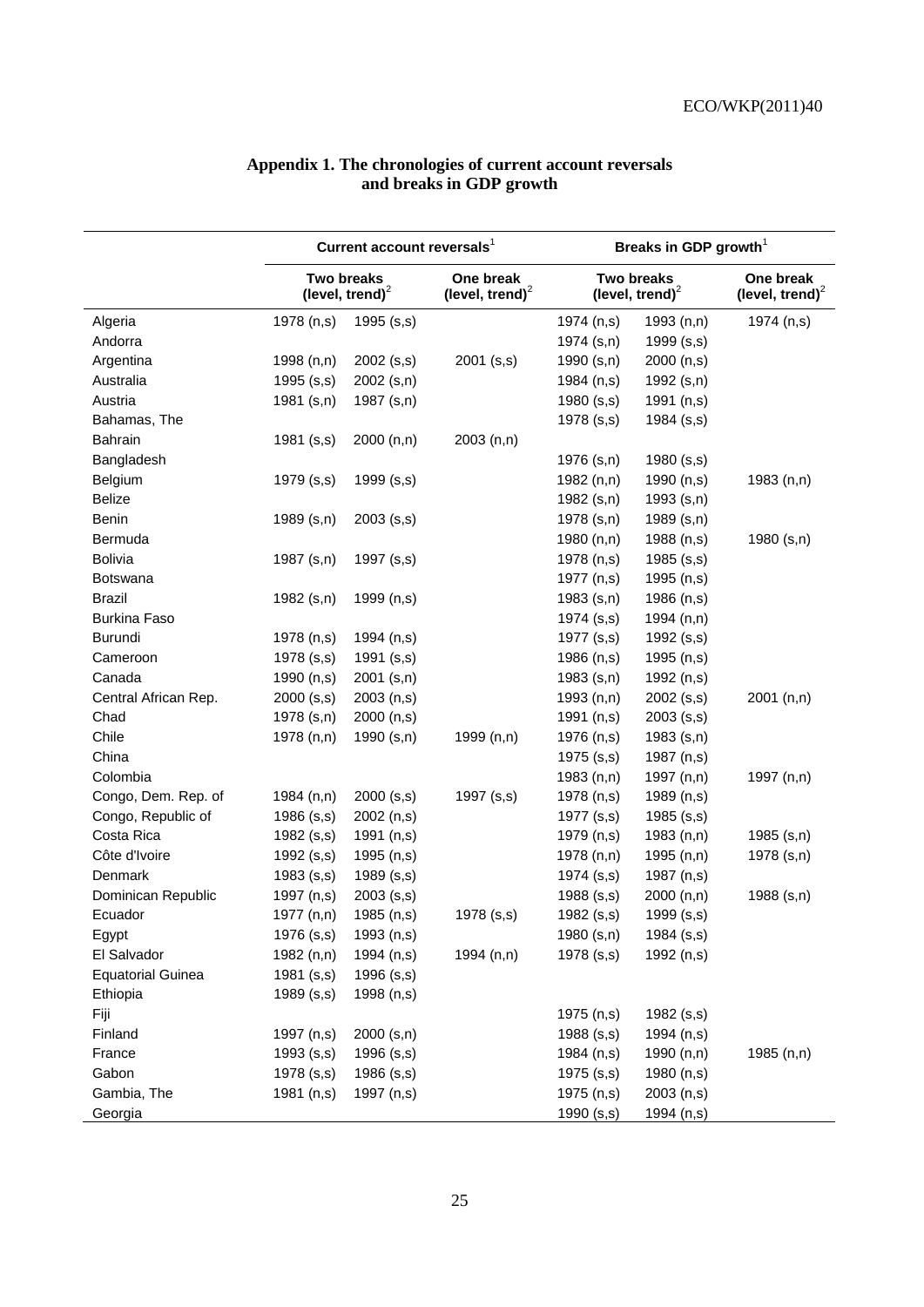|                                     | Current account reversals <sup>1</sup>           |              |                                          | Breaks in GDP growth <sup>1</sup>       |            |                                 |  |
|-------------------------------------|--------------------------------------------------|--------------|------------------------------------------|-----------------------------------------|------------|---------------------------------|--|
|                                     | <b>Two breaks</b><br>(level, trend) <sup>2</sup> |              | One break<br>(level, trend) <sup>2</sup> | <b>Two breaks</b><br>(level, trend) $2$ |            | One break<br>(level, trend) $2$ |  |
| Germany                             | 1990 (s,n)                                       | 2003 (n,s)   |                                          | 1979 (n,n)                              | 1990 (n,s) | 1976 (n,n)                      |  |
| Ghana                               | 1997 (s,s)                                       | $2002$ (s,s) |                                          | 1976 (s,s)                              | 1983 (s,n) |                                 |  |
| Greece                              | 1987 (s,n)                                       | 1992 (s,s)   |                                          | 1976 (s,s)                              | 1980 (n,n) | 1981(n,n)                       |  |
| Greenland                           |                                                  |              |                                          | 1985 (n,s)                              | 1993 (s,n) |                                 |  |
| Guatemala                           | 1977 (n,s)                                       | 1989 (n,n)   | 1982 (n,n)                               | 1980 (n,s)                              | 1987 (n,n) | 1980 (s,n)                      |  |
| Guinea                              | 1985 (n,s)                                       | 1999 (n,n)   | 2002 (n,s)                               |                                         |            |                                 |  |
| Guinea-Bissau                       |                                                  |              |                                          | 1976 (s,s)                              | 1983(s,s)  |                                 |  |
| Guyana                              | 1984(n,n)                                        | 1993(s,n)    | 1992 (n,s)                               | 1983 (n,n)                              | 1996 (s,s) | 1990 (s,n)                      |  |
| Haiti                               | 1983(s,s)                                        | 1996 (s,n)   |                                          |                                         |            |                                 |  |
| Honduras                            | 1995 (n,s)                                       | 2003(n,n)    | 1995 (n,n)                               | 1974 (n,s)                              | 1978 (n,s) |                                 |  |
| Hong Kong, China                    |                                                  |              |                                          | 1983 (n,s)                              | 1997 (s,s) |                                 |  |
| Hungary                             |                                                  |              |                                          | 1989 (n,s)                              | 1992 (n,s) |                                 |  |
| Iceland                             | 1992 (n,s)                                       | $2002$ (s,s) |                                          | 1976 (s,s)                              | 1993 (n,s) |                                 |  |
| India                               |                                                  |              |                                          | 1977 (s,s)                              | 1980 (n,s) |                                 |  |
| Indonesia<br>Iran, Islamic Republic | 1993(s,n)                                        | $2001$ (s,s) |                                          | 1996 (s,s)                              | 1999 (s,s) |                                 |  |
| οf                                  | 1978 (s,s)                                       | 1994 (n,s)   |                                          | 1979 (s,s)                              | 1984 (s,s) |                                 |  |
| Ireland                             | 1998 (s,s)                                       | 2001 (s,s)   |                                          | 1979 (n,s)                              | 1994 (s,n) |                                 |  |
| Israel                              | 1985 (n,n)                                       | 1998 (s,s)   | 1998 (s,s)                               | 1976 (s,s)                              | 2001 (n,s) |                                 |  |
| Italy                               | 1978 (s,s)                                       | 1992 (n,s)   |                                          | 1975 (s,s)                              | 1983 (n,s) |                                 |  |
| Jamaica                             | 1979 (n,s)                                       | 1991 (s,s)   |                                          | 1974 (s,s)                              | 1993(s,s)  |                                 |  |
| Japan                               | 1998 (s,s)                                       | $2003$ (s,s) |                                          | 1986 (n,s)                              | 1991 (n,s) |                                 |  |
| Jordan                              | 1990(s,s)                                        | 1994 (n,s)   |                                          |                                         |            |                                 |  |
| Kenya                               | 1989(s,s)                                        | 1997 (s,s)   |                                          | 1975 (n,s)                              | 1997 (s,s) |                                 |  |
| Kiribati                            |                                                  |              |                                          | 1976 (s,s)                              | 1980 (s,n) |                                 |  |
| Korea, Rep.                         |                                                  |              |                                          | 1996 (n,s)                              | 1999 (n,n) |                                 |  |
| Latvia                              |                                                  |              |                                          | 1989 (n,s)                              | 1993 (n,s) |                                 |  |
| Lebanon                             | 1984 (s,s)                                       | 1993 (n,s)   |                                          |                                         |            |                                 |  |
| Lesotho                             |                                                  |              |                                          | 1975 (s,s)                              | 1978 (s,s) |                                 |  |
| Liberia                             | 1992 (s,n)                                       | 2001(n,n)    | 2001 (n,n)                               | 1994 (n,s)                              | 1998 (n,s) |                                 |  |
| Liechtenstein                       |                                                  |              |                                          | 1974 (s,s)                              | 1978 (n,s) |                                 |  |
| Luxembourg                          |                                                  |              |                                          | 1985 (s,n)                              | 1989 (s,n) |                                 |  |
| Madagascar                          | 1978 (s,s)                                       | $2002$ (s,s) |                                          | 2000(s,s)                               | 2003 (n,s) |                                 |  |
| Malawi                              | 1980 (n,n)                                       | $2003$ (s,s) | $2003$ (s,s)                             | 1982 (n,s)                              | 2000 (s,n) |                                 |  |
| Malaysia                            |                                                  |              |                                          | 1985 (n,n)                              | 1996 (n,s) | 1996 (n,n)                      |  |
| Mali                                | 1983 (s,n)                                       | 1991 (s,s)   |                                          | 1974 (s,n)                              | 1977 (s,n) |                                 |  |
| Malta                               | 1979 (s,n)                                       | 2000 (n,n)   | 2000 (n,s)                               | 1976 (n,s)                              | 1987 (s,n) |                                 |  |
| Mauritania                          | 1983(s,s)                                        | 2003 (s,n)   |                                          | 1989 (s,s)                              | 1996 (s,s) |                                 |  |
| <b>Mauritius</b>                    | 1975 (s,n)                                       | 1987 (n,s)   |                                          |                                         |            |                                 |  |
| Mexico                              | $1981$ (s,n)                                     | 1989 (s,n)   |                                          | 1981 (s,n)                              | 1988 (n,n) | 1981 (s,n)                      |  |
| Morocco                             | 1975 (n,n)                                       | 1987 (n,s)   | 1987 (n,s)                               | 1976 (n,n)                              | 1991 (s,s) | 1977 (n,n)                      |  |
| Myanmar                             | 1983(s,s)                                        | 1997 (s,s)   |                                          |                                         |            |                                 |  |
| Nepal                               | 1981 (n,s)                                       | $2003$ (s,s) |                                          | 1982 (s,s)                              | 1985 (n,s) |                                 |  |
| Netherlands                         | 1992 (s,s)                                       | 2003(n,s)    |                                          | 1982 (n,s)                              | 2001 (s,n) |                                 |  |
| New Zealand                         | 1995 (s,s)                                       | $2001$ (s,s) |                                          | 1984 (s,s)                              | 1999 (s,n) |                                 |  |

**Appendix 1.** (continued)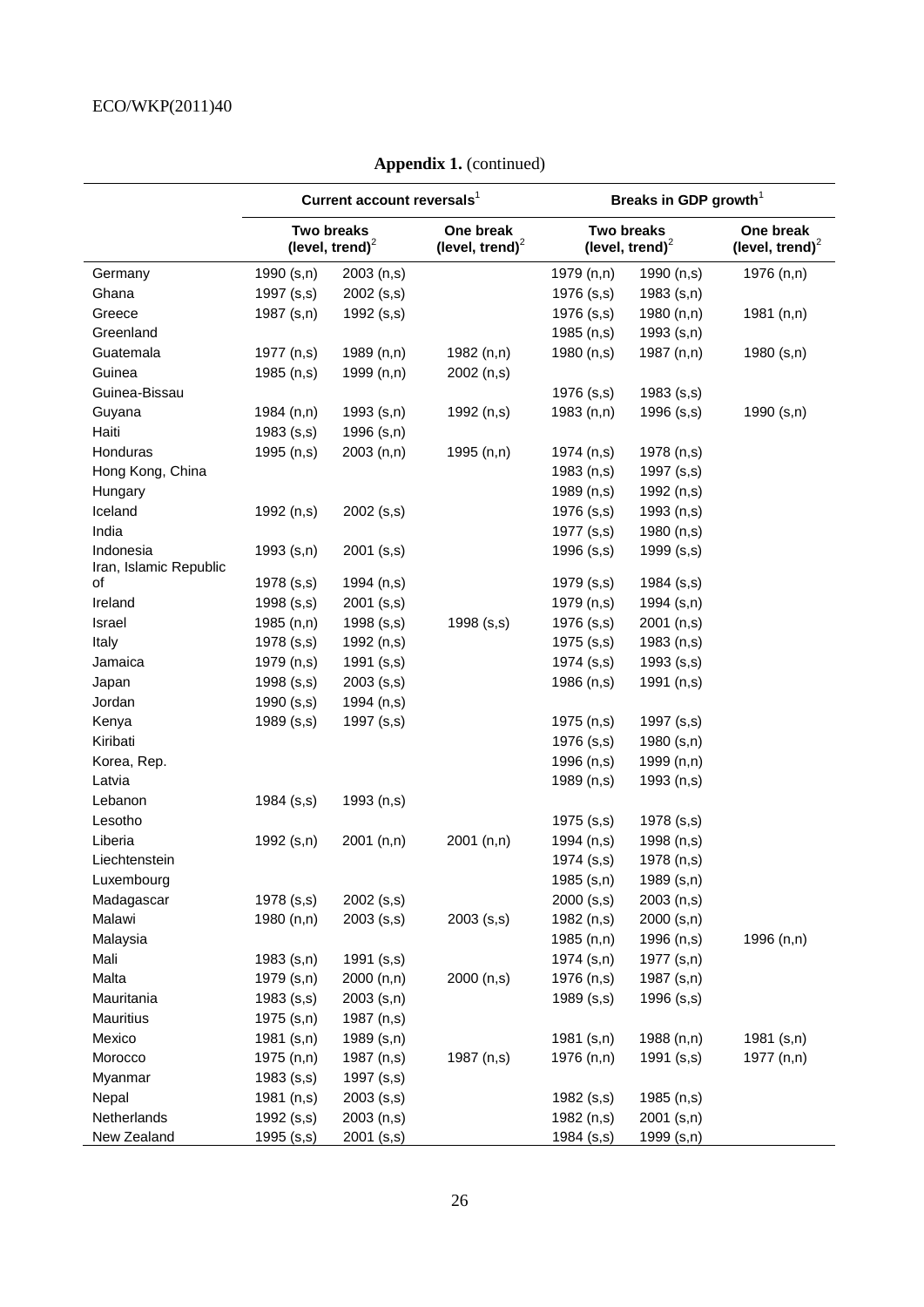|                      | Current account reversals'              |              | Breaks in GDP growth            |                                  |              |                                 |
|----------------------|-----------------------------------------|--------------|---------------------------------|----------------------------------|--------------|---------------------------------|
|                      | <b>Two breaks</b><br>(level, trend) $2$ |              | One break<br>(level, trend) $2$ | Two breaks<br>(level, trend) $2$ |              | One break<br>(level, trend) $2$ |
| Nicaragua            | 1994 (n,s)                              | 1997 (n,n)   | 1991 (n,s)                      | 1976 (s,s)                       | 1981 (n,s)   |                                 |
| Niger                | 1982 (n,s)                              | $1985$ (s,n) |                                 | $1974$ (s,s)                     | 1979 (n,s)   |                                 |
| Nigeria              | 1987 (s,s)                              | 2003(n,n)    | 1986 (s,s)                      | $1984$ (s,n)                     | $2000$ (s,s) |                                 |
| Norway               |                                         |              |                                 | $1993$ (s,n)                     | 2003 (s,n)   |                                 |
| Oman                 |                                         |              |                                 | 1978 (s,s)                       | $1984$ (s,s) |                                 |
| Pakistan             | 1983 (s,s)                              | 1998 (n,s)   |                                 | 1981 (n,s)                       | 2002 (n,s)   |                                 |
| Panama               | 1978 (s,s)                              | 1993 (n,s)   |                                 | 1985 (n,n)                       | 1991 $(n,n)$ | 1990 (n,n)                      |
| Papua New Guinea     |                                         |              |                                 | $1983$ (s,s)                     | 1996 (s,s)   |                                 |
| Paraguay             | 1987 (n,n)                              | 1995 (n,s)   | $1994$ (s,s)                    | 1980 (n,s)                       | 1995 (s,s)   |                                 |
| Peru                 | 1977 (n,s)                              | 1986 (s,s)   |                                 | 1990 (n,n)                       | 1997 (s,n)   | 1984 (n,n)                      |
| Philippines          | 1975 (s,s)                              | 1986 (s,s)   |                                 | $1982$ (s,s)                     | 1986 (n,s)   |                                 |
| Portugal             |                                         |              |                                 | 1985 (n,s)                       | 1990 (n,s)   |                                 |
| Qatar                | 1977 (s,s)                              | $1996$ (s,s) |                                 |                                  |              |                                 |
| Rwanda               | 1999 (n,n)                              | $2003$ (s,s) | $2003$ (s,s)                    | 1993(s,s)                        | 1996 (n,s)   |                                 |
| Samoa                | 1984 (s,s)                              | 1994 (n,s)   |                                 |                                  |              |                                 |
| Saudi Arabia         | 1977 (s,s)                              | 1983(n,s)    |                                 | 1982 (n,n)                       | 1992 (n,s)   | 1983(n,n)                       |
| Senegal              | 1988 (s,s)                              | $2003$ (s,s) |                                 | 1976 (s,s)                       | 1990 (n,s)   |                                 |
| Seychelles           |                                         |              |                                 | 1976 (s,s)                       | 2001 (s,s)   |                                 |
| Sierra Leone         | 1992 (s,s)                              | $2001$ (s,s) |                                 | 1999 (n,s)                       | 2003 (n,s)   |                                 |
| Singapore            | 1994 (n,s)                              | $2001$ (n,s) |                                 | 1987 (n,s)                       | $2002$ (s,s) |                                 |
| South Africa         | 1984 (n,s)                              | 1994 (n,s)   |                                 | 1975 (s,n)                       | 1984 (s,n)   |                                 |
| Spain                | 1975 (s,s)                              | 1998(n,n)    | 1997 (s,s)                      | 1978 (n,n)                       | 1990 (n,n)   | 1979 (n,n)                      |
| Sri Lanka            | 1978 (s,s)                              | 1990(s,s)    |                                 | 1980 (n,s)                       | 2003 (n,s)   |                                 |
| St. Vincent and      |                                         |              |                                 |                                  |              |                                 |
| the Grenadines       |                                         |              |                                 | 1976 (s,s)                       | 1990 (n,s)   |                                 |
| Sudan                | 1977 (s,s)                              | 1995(n,n)    | 1977 (s,s)                      | 1977 (s,n)                       | 1988 (s,s)   |                                 |
| Swaziland            | 1976 (n,s)                              | 1984 (n,s)   |                                 | 1978 (n,s)                       | 1990 (s,n)   |                                 |
| Sweden               | 1989(s,s)                               | 2002 (n,s)   |                                 | 1989 (n,s)                       | $1995$ (s,s) |                                 |
| Switzerland          | 1982 (s,s)                              | $1986$ (s,s) |                                 | $1975$ (s,s)                     | $1991$ (s,s) |                                 |
| Syrian Arab Republic | 1983 (n,n)                              | 1986(n,n)    | 1983(n,n)                       | 1975 (n,s)                       | 1990 (n,s)   |                                 |
| Tanzania             | 1974 (n,s)                              | 1981 $(n,n)$ | 1987 (n,s)                      |                                  |              |                                 |
| Thailand             | 1992 (s,s)                              | $2001$ (n,s) |                                 | 1995 (n,s)                       | $2000$ (s,s) |                                 |
| Togo                 | 1976 (n,n)                              | 1979 (n,s)   | 1979 (n,s)                      | 1991 (n,s)                       | 1994 (n,n)   | 1981 (n,n)                      |
| Trinidad and Tobago  | 1975 (s,n)                              | 1982 (s,s)   |                                 | 1982 (s,n)                       | 2001 (n,n)   | $1982$ (s,s)                    |
| Tunisia              | 1996 (s,n)                              | 2003(n,s)    |                                 | 1977 (n,n)                       | 1980 (n,n)   | 1983(n,n)                       |
| Turkey               | 1977 (n,n)                              | 1999 (n,n)   | 1999 (n,n)                      | 1980 (n,n)                       | $1998$ (s,s) | $1998$ (s,s)                    |
| Uganda               | 1999(s,s)                               | $2003$ (s,s) |                                 |                                  |              |                                 |
| United Kingdom       | 1974 (n,n)                              | $1985$ (s,s) | $1985$ (s,s)                    | 1987 (s,s)                       | 1993 (n,s)   |                                 |
| <b>United States</b> | 1982 (s,s)                              | 1999(s,s)    |                                 | $1981$ (s,s)                     | 1986 (n,s)   |                                 |
| Uruguay              | 1982 (n,s)                              | 1998 (s,s)   |                                 | $1984$ (s,n)                     | $2001$ (s,s) |                                 |
| Venezuela, Rep. Bol. | 1977 (n,n)                              | 1996 (n,s)   | 1975 (n,s)                      | $1982$ (s,s)                     | 2002 (s,s)   |                                 |
| Zambia               | 1983(s,s)                               | 1986 (s,s)   |                                 | 1982 (n,s)                       | 1988 (s,n)   |                                 |

#### **Appendix 1.** (continued)

1. The search process excludes the first and last 3 observations over the period 1971-2007. The optimal number of lagged firstdifferenced terms included in the unit root test to correct for serial correlation is selected according to the general-to-specific procedure of Lee and Strazicich (1999 and 2003) with a maximum number of lags set to 2.

2. The statistical significance/insignificance of the estimated breaks in levels and trends are denoted at the 10% level by "s" and "n", respectively.

*Source:* Authors' estimations.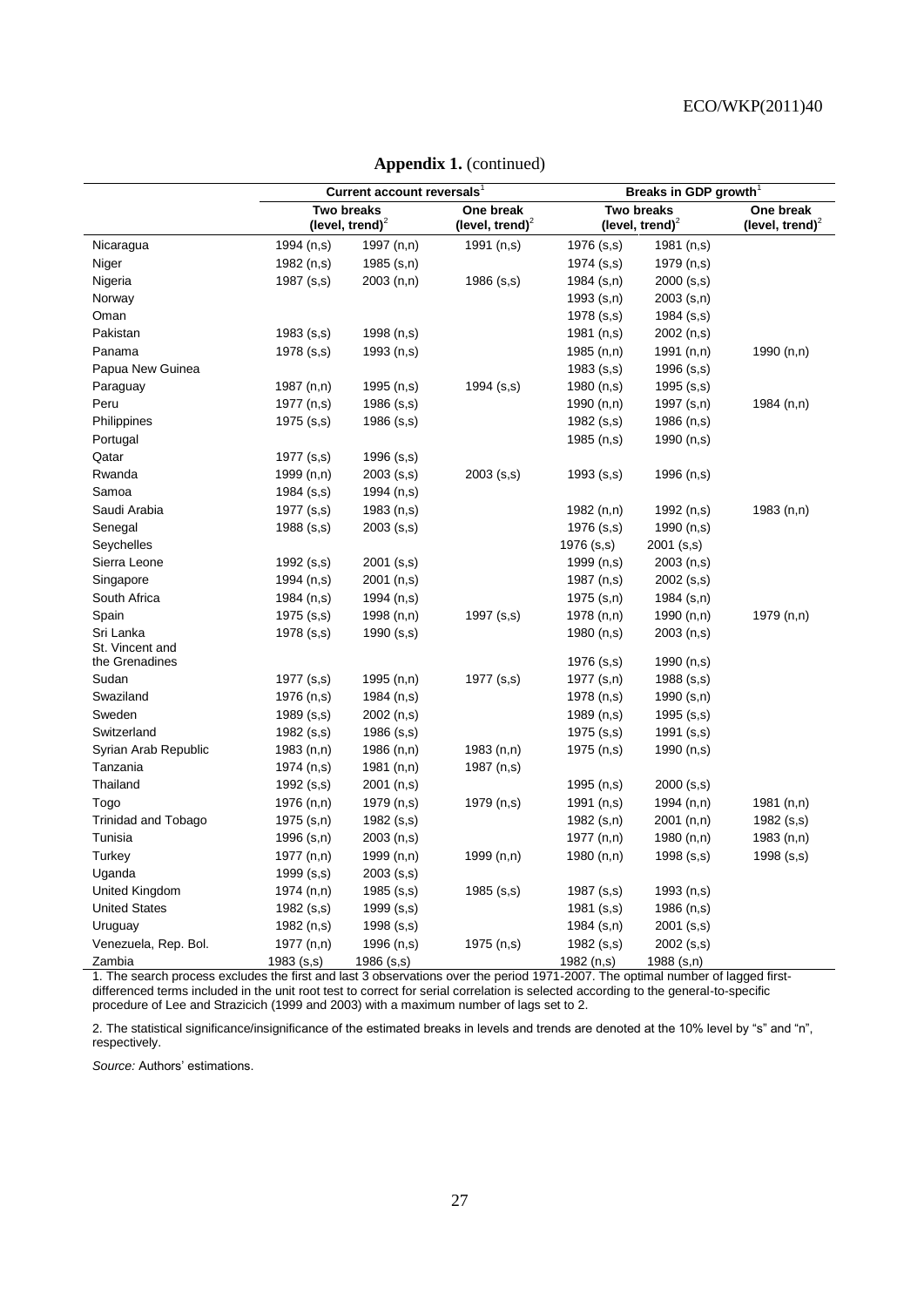|                | Date of a break        |                   | Type of a break        |                   |  |
|----------------|------------------------|-------------------|------------------------|-------------------|--|
|                | <b>Current account</b> | <b>GDP</b> growth | <b>Current account</b> | <b>GDP</b> growth |  |
| <b>Brazil</b>  | 1982                   | 1983              | Deterioration          | Acceleration      |  |
| Canada         | 1990                   | 1992              | Improvement            | Acceleration      |  |
| Gabon          | 1978                   | 1980              | Improvement            | Acceleration      |  |
| United Kingdom | 1985                   | 1987              | Deterioration          | Deceleration      |  |
| Iran           | 1978                   | 1979              | Deterioration          | Acceleration      |  |
| Iceland        | 1992                   | 1993              | Improvement            | Acceleration      |  |
| Jamaica        | 1991                   | 1993              | Improvement            | Acceleration      |  |
| Sri Lanka      | 1978                   | 1980              | Deterioration          | Deceleration      |  |
| Madagascar     | 2002                   | 2003              | Improvement            | Acceleration      |  |
| Nepal          | 1981                   | 1982              | Deterioration          | Acceleration      |  |
| Paraguay       | 1994                   | 1995              | Improvement            | Acceleration      |  |
| Senegal        | 1988                   | 1990              | Deterioration          | Deceleration      |  |
| Singapore      | 2001                   | 2002              | Improvement            | Acceleration      |  |
| Sierra Leone   | 2001                   | 2003              | Deterioration          | Deceleration      |  |
| Swaziland      | 1976                   | 1978              | Deterioration          | Acceleration      |  |
| Uruguay        | 1982                   | 1984              | Improvement            | Acceleration      |  |
| Zambia         | 1986                   | 1988              | Improvement            | Deceleration      |  |

# **Appendix 2. Current account reversals followed by breaks in GDP growth**

*Source:* Authors' computations based on the chronologies reported in Appendix 1.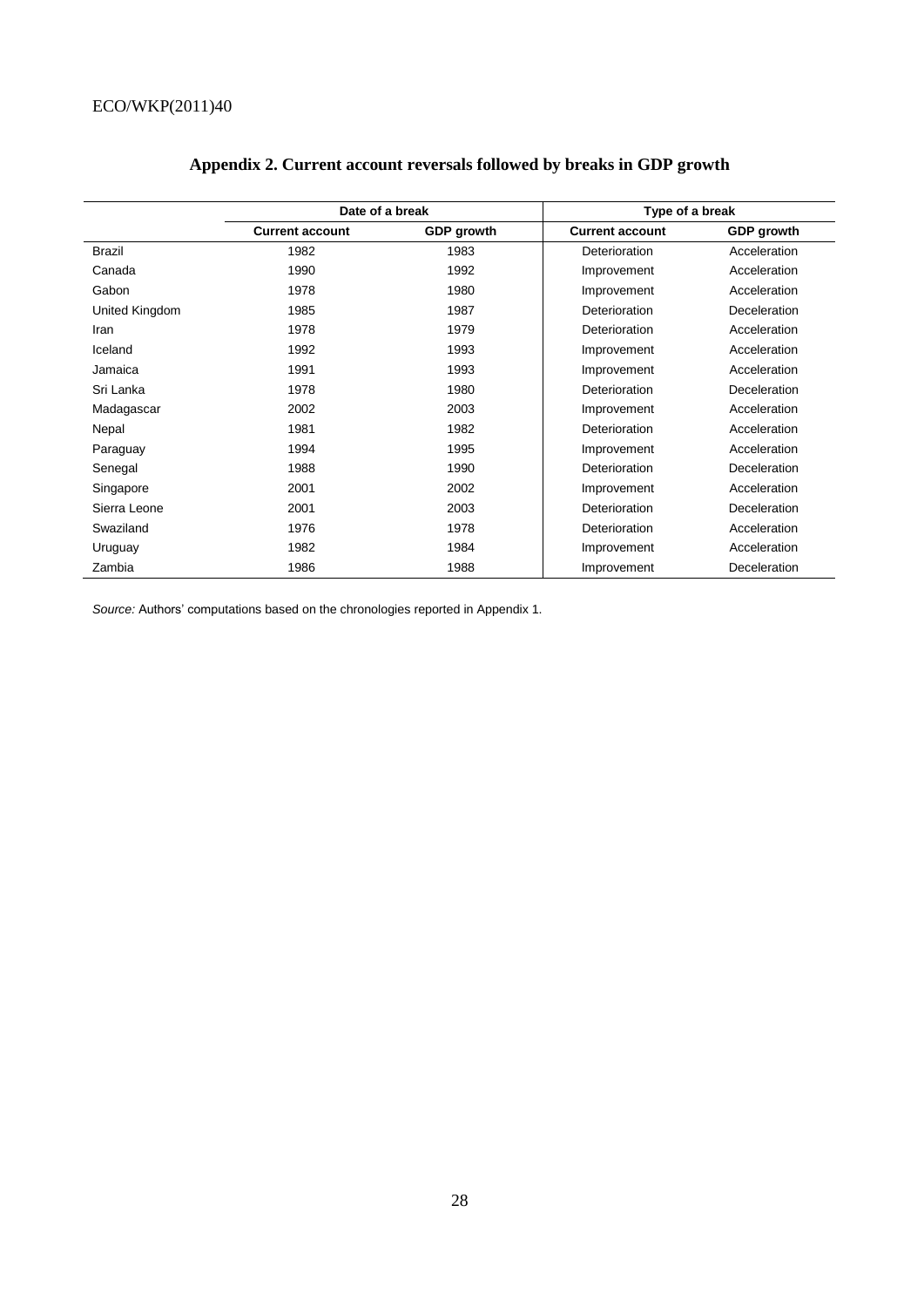| Variable                                    | Description                                                                                                                                                                                                                                                                                                                                                                                     |  |  |  |
|---------------------------------------------|-------------------------------------------------------------------------------------------------------------------------------------------------------------------------------------------------------------------------------------------------------------------------------------------------------------------------------------------------------------------------------------------------|--|--|--|
| GDP growth                                  | Defined as $dGDP = (GDP_t - GDP_{t-1}) / GDP_{t-1} * 100$ , available from the World<br>Bank's World Development Indicators database.                                                                                                                                                                                                                                                           |  |  |  |
| Net foreign assets<br>(NFA)                 | Defined in per cent of GDP, available from the updated and extended version of the<br>External Wealth of Nations Mark II database developed by Lane and Milesi-Ferretti<br>(2007). First-differenced data are computed as<br>$dNFA = (NFA, -NFA_{-1})/GDP_{-1} * 100$ .                                                                                                                         |  |  |  |
| Positive CA<br>reversal $(1-2 \text{ lag})$ | Dummy variable that takes a value of "1" if a country experienced a positive reversal<br>in external positions (improvement) one or two years ago.                                                                                                                                                                                                                                              |  |  |  |
| Negative CA<br>reversal $(1-2 \text{ lag})$ | Dummy variable that takes a value of "1" if a country experienced a negative<br>reversal in external positions (deterioration) one or two years ago.                                                                                                                                                                                                                                            |  |  |  |
| Positive CA<br>reversal $(1-3 \text{ lag})$ | Dummy variable that takes a value of "1" if a country experienced a positive reversal<br>in external positions (improvement) one, two or three years ago.                                                                                                                                                                                                                                       |  |  |  |
| Negative CA<br>reversal (1-3 lag)           | Dummy variable that takes a value of "1" if a country experienced a negative<br>reversal in external positions (deterioration) one, two or three years ago.                                                                                                                                                                                                                                     |  |  |  |
| Regional spillovers                         | Total number of growth accelerations minus growth decelerations in the same<br>economic area excluding breaks in the reference country as identified by the Lee-<br>Strazicich test reported in Appendix 1. The economic areas used are: OECD<br>countries (as of 2009, plus Andorra, Greenland, Latvia, Liechtenstein and Malta),<br>Latin America, Middle East, Asia and Pacific, and Africa. |  |  |  |
| Public debt                                 | Logarithm of gross government debt-to-GDP ratio, available from Abbas et<br>al. (2010).                                                                                                                                                                                                                                                                                                         |  |  |  |
| Undervalued                                 | Logarithm of the real exchange rate adjusted for the Balassa-Samuelson effect<br>defined as the difference between the real exchange rate and the Balassa-Samuelson-<br>adjusted rate (computed as the fitted values of a fixed time-effects regression of the<br>real exchange rate on per capita GDP), available from Rodrik (2008).                                                          |  |  |  |
| Budget deficit                              | First difference of the logarithm of gross government debt-to-GDP ratio, available<br>from Abbas et al. (2010).                                                                                                                                                                                                                                                                                 |  |  |  |
| Discount rate                               | Discount/bank rate (in per cent per year), available from the International Monetary<br>Fund's International Financial Statistics database (line 60).                                                                                                                                                                                                                                           |  |  |  |

# **Appendix 3. Data sources and definitions**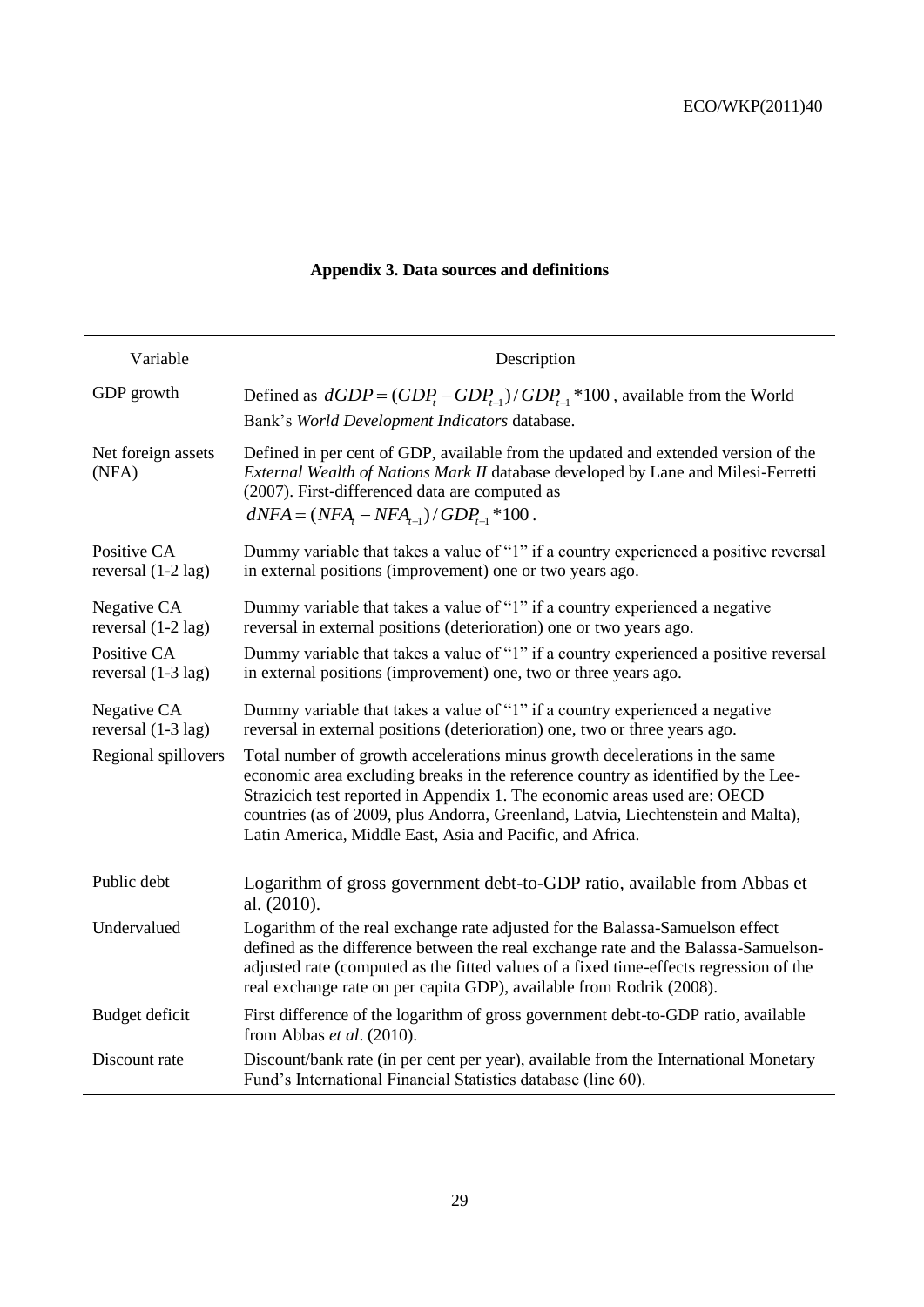#### **WORKING PAPERS**

*The full series of Economics Department Working Papers can be consulted at [www.oecd.org/eco/workingpapers/](http://www.oecd.org/eco/working_papers/)*

- 870. *Les politiques du logement en France* (May 2011) Bénédicte Rolland
- 869. *How important is wealth for explaining household consumption over the recent crisis? An empirical study for the United States, Japan and the euro area* (May 2011) Clovis Kerdrain
- 868. *Adjusting fiscal balances for asset price cycles* (May 2011) Robert Price and Thai-Thanh Dang
- 867. *Improving the functioning of the housing market in the United Kingdom* (May 2011) Christophe André
- 866. *An analysis of demand for foreign exchange reserves* (May 2011) Peter Vujanovic
- 865. *Episodes of large capital inflows and the likelihood of banking and currency crises and sudden stops* (May 2011) Davide Furceri, Stephanie Guichard and Elena Rusticelli
- 864. *The effect of episodes of large capital inflows on domestic credit* (May 2011) Davide Furceri, Stephanie Guichard and Elena Rusticelli
- 863. *Medium-term determinants of international investment positions: the role of structural policies* (May 2011) Davide Furceri, Stephanie Guichard and Elena Rusticelli
- 862. *French social housing in an international context* (May 2011) Kathleen Scanlon and Christine Whitehead
- 861. *Making the French housing market work better* (May 2011) by Hervé Boulhol
- 860. *Surveillance by international institutions: lessons from the global financial and economic crisis* (April 2011) by Kumiharu Shigehara and Paul Atkinson
- 859. *France's environmental policies: internalising global and local externalities* (April 2011) by Balázs Égert
- 858. *Bringing French public debt down: the options for fiscal consolidation* (April 2011) by Balázs Égert
- 857. *Policy frameworks in the post-crisis environment* (April 2011) by Nigel Pain and Oliver Röhn
- 856. *Global imbalances, exchange rate pegs and capital flows: a closer look* (April 2011) by Paul van den Noord